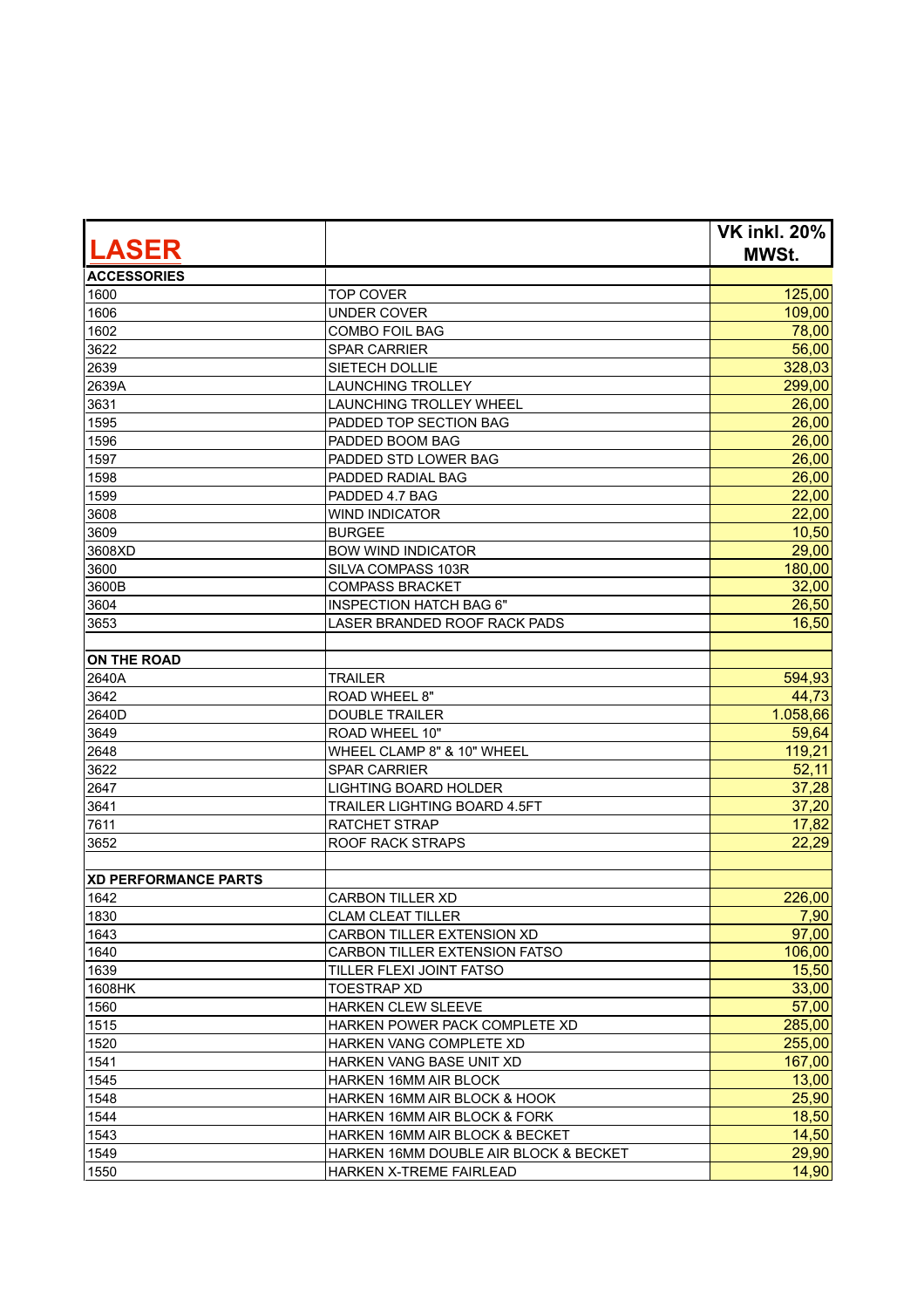| 1546                           | HARKEN MICRO CAM MATIC CLEAT      | 30,00  |
|--------------------------------|-----------------------------------|--------|
| 1561                           | KICKER TOP BLOCK HARKEN           | 36,00  |
| 1551                           | KICKER TOP BLOCK HOLT             | 36,00  |
| 1526                           | <b>CLEAT PLATE XD</b>             | 27,58  |
| 1527                           | <b>BLOCK PLATE XD</b>             | 21,00  |
| 1558                           | <b>CLEW STRAP</b>                 | 14,90  |
|                                |                                   |        |
| <b>SAILS</b>                   |                                   |        |
| 1402                           | STANDARD SAIL & BAG               | 581,51 |
| 1402ROLL                       | ROLLED STANDARD SAIL & BAG        | 626,25 |
| 1408                           | <b>RADIAL SAIL &amp; BAG</b>      | 581,51 |
| 1408ROLL                       | ROLLED RADIAL SAIL & BAG          | 626,25 |
| 1412                           | 4.7 SAIL & BAG                    | 536,78 |
| 1412ROLL                       | ROLLED 4.7 SAIL & BAG             | 581,51 |
|                                | SAIL NUMBERS RED OR BLACK         | 3,20   |
| 1464R                          | SAIL BAG ROLLED                   | 26,50  |
| 1464                           | SAIL BAG FOLDED                   | 17,90  |
| 1460                           | BATTENS SET 3 COMPLETE            | 46,00  |
| 1462                           | <b>BATTEN SHORT ASSY</b>          | 14,90  |
| 1461                           | <b>BATTEN LONG ASSY</b>           | 21,00  |
| 1467                           | LASER BATTEN TIP 6 PACK           | 6,90   |
| 3659                           | <b>TELL TALES PACK</b>            | 5,50   |
| D60058                         | SAIL LETTER SET GBR               | 17,82  |
|                                |                                   | 17,82  |
| D60059                         | SAIL LETTER SET GBR 4.7           |        |
|                                |                                   |        |
| <b>FOLDED RIG PACKAGES</b>     |                                   |        |
|                                | STANDARD SAIL/BATTENS & LOWER     | 765,00 |
|                                | RADIAL SAIL/BATTENS & LOWER       | 735,00 |
|                                | 4.7 SAIL/BATTENS & LOWER          | 699,00 |
|                                |                                   |        |
| <b>ROLLED RIG PACKAGES</b>     |                                   |        |
|                                | STANDARD SAIL/BATTENS & LOWER     | 799,00 |
|                                | RADIAL SAIL/BATTENS & LOWER       | 769,00 |
|                                | 4.7 SAIL/BATTENS & LOWER          | 730,00 |
|                                |                                   |        |
| <b>STANDARD SPARS</b>          |                                   |        |
| 1300                           | MAST ASSY UPPER SILVER            | 170,00 |
| 1310                           | MAST ASSY LOWER SILVER            | 269,00 |
| 1360                           | <b>BOOM ASSY SILVER</b>           | 189,00 |
|                                |                                   |        |
| <b>RADIAL SPARS</b>            |                                   |        |
| 1300                           | <b>MAST ASSY UPPER SILVER</b>     | 170,00 |
| 1320                           | MAST ASSY LOWER RADIAL SILVER     | 240,00 |
| 1360                           | <b>BOOM ASSY SILVER</b>           | 189,00 |
|                                |                                   |        |
| 4.7 SPARS                      |                                   |        |
| 1300                           | <b>MAST ASSY UPPER SILVER</b>     | 170,00 |
| 1330                           | MAST ASSY LOWER 4.7M SILVER       | 240,00 |
| 1360                           | <b>BOOM ASSY SILVER</b>           | 189,00 |
|                                |                                   |        |
| <b>RUDDER ASSEMBLIES/FOILS</b> |                                   |        |
| 1200                           | <b>CENTREBOARD ASSY</b>           | 369,00 |
| 1201                           | <b>CENTREBOARD STOP SET LASER</b> | 10,50  |
| 1505XD                         | CENTREBOARD RETAINING LINE KIT    | 9,90   |
| 1210                           | <b>RUDDER ASSY</b>                | 339,00 |
| 1212                           | RUDDER HEAD                       | 155,00 |
| 1211                           | <b>RUDDER BLADE</b>               | 249,00 |
| 3213XD                         | RUDDER BOLT                       | 6,90   |
| 1619                           | TILLER GORILLA & EXTENSION        | 138,00 |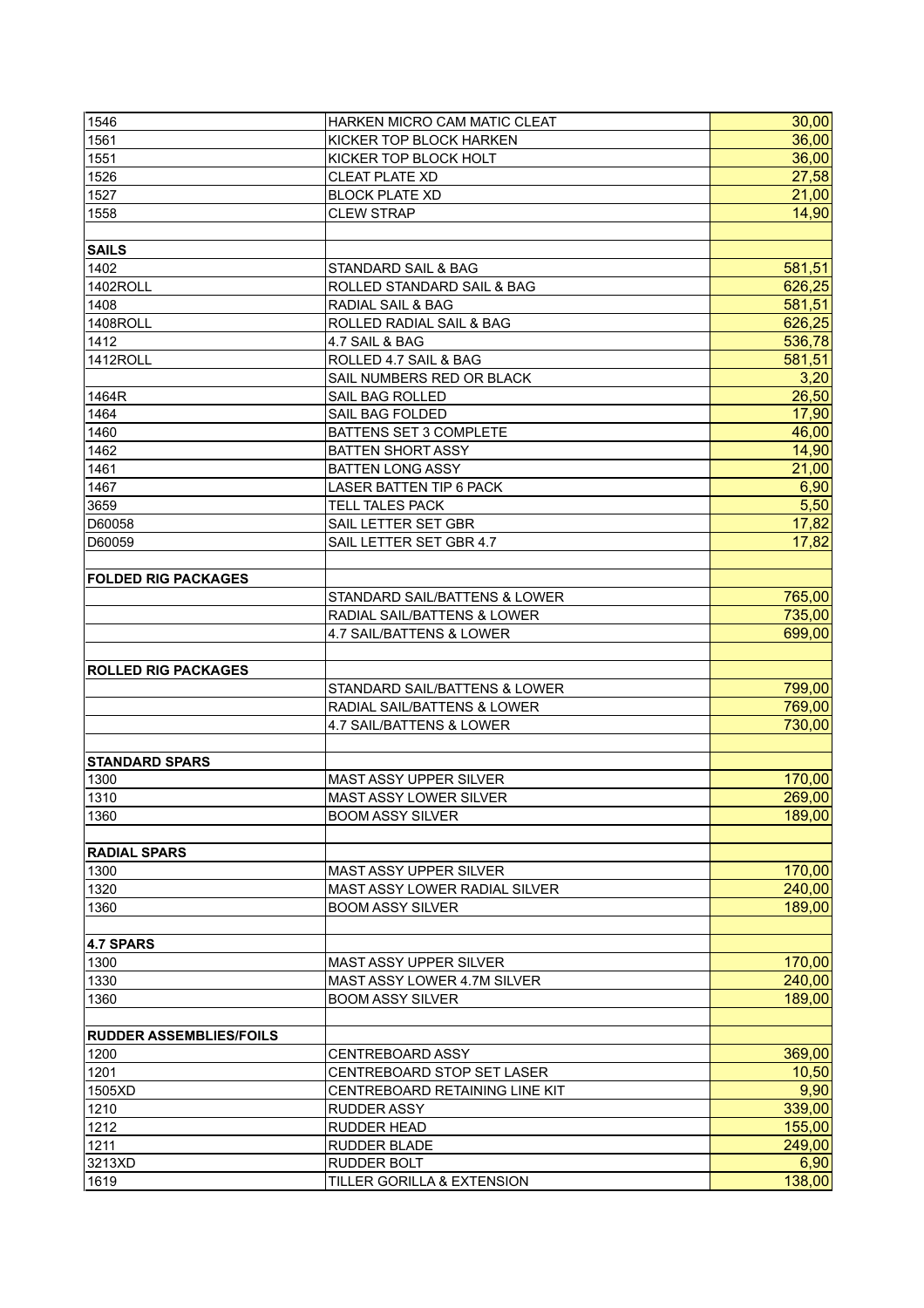| 1620                             | <b>TILLER EXTENSION GORILLA</b>         | 58,00  |
|----------------------------------|-----------------------------------------|--------|
| 1625                             | TILLER FLEXI JOINT                      | 6,90   |
| 3224                             | <b>TILLER RETAINING PIN</b>             | 1,50   |
|                                  |                                         |        |
| <b>HULL/DECK FITTINGS</b>        |                                         |        |
| 1514                             | <b>HOLT POWER PACK</b>                  | 210,00 |
| 3610FR                           | FREDRICKSON RATCHET BLOCK 60MM          | 87,90  |
| 3610H                            | HARKEN RATCHET BLOCK                    | 67,90  |
| 3611H                            | HOLT PERFORMANCE RATCHET BLOCK          | 73,00  |
| 1542                             | <b>HARKEN SPRING</b>                    | 2,30   |
| 1608NZ                           |                                         | 28,50  |
|                                  | <b>TOESTRAP PADDED</b>                  |        |
| 3140                             | <b>GRABRAIL GREY</b>                    | 27,90  |
| 3139                             | <b>GROMMET</b>                          | 0,50   |
| 1134                             | <b>FRICTION PAD</b>                     | 3,50   |
| 3155                             | <b>BUNG TRANSOM COMPLETE</b>            | 5,20   |
| 1135                             | <b>BUNG COCKPIT</b>                     | 1,90   |
| 1661                             | <b>BUNG BAILER</b>                      | 1,90   |
| 1132                             | <b>BOW FAIRLEAD</b>                     | 6,90   |
| 1529                             | <b>BLOCK PLATE COMPLETE</b>             | 45,00  |
| 1527                             | <b>BLOCK PLATE ONLY</b>                 | 20,50  |
| 1528                             | <b>CLEAT PLATE COMPLETE</b>             | 72,70  |
| 1526                             | <b>CLEAT PLATE XD</b>                   | 29,90  |
| 3605                             | <b>INSPECTION HATCH 6"</b>              | 18,90  |
| D41929                           | SMALL CLEAT                             | 21,90  |
| 3601                             | <b>CLEAT CAM KEVLAR</b>                 | 21,90  |
| 1660                             | <b>SELF BAILER</b>                      | 49,50  |
| 1662                             | <b>BAILER REPAIR KIT</b>                | 17,90  |
| 1667                             | <b>BAILER BANDS (4 PACK)</b>            | 3,80   |
| 3142                             | <b>FAIRLEAD BLUE</b>                    | 3,00   |
| 3142XD                           | FAIRLEAD ALUMINIUM                      | 6,50   |
| 1133                             | <b>TOESTRAP PLATE BLUE</b>              | 1,90   |
| 3150                             | <b>GUDGEON</b>                          | 14,90  |
| 1143                             | RUDDER RETAINING CLIP                   | 2,90   |
| 1136                             | <b>DRAIN BUSH SET</b>                   | 17,90  |
|                                  |                                         |        |
| <b>SPAR FITTINGS</b>             |                                         |        |
| 1535                             | <b>HOLT VANG ASSY COMP</b>              | 205,00 |
| 1536                             | HOLT VANG SWIVEL CLEAT                  | 136,00 |
|                                  |                                         | 169,00 |
| 1541                             | <b>XD HARKEN VANG BASE UNIT</b>         |        |
| 1533                             | HOLT 20MM DYNAMIC BLOCK WITH FORK HEAD  | 16,80  |
| 2115                             | HOLT 20MM DYNAMIC BLOCK                 | 10,90  |
| 1534                             | HOLT 20MM BLOCK & HOOK                  | 16,80  |
| 1538                             | HOLT 20MM DYNAMIC DOUBLE BLOCK & BECKET | 28,00  |
| 1336                             | KICKING STRAP PLATE                     | 17,90  |
| 3303P                            | <b>BLOCK SINGLE BLUE</b>                | 10,50  |
| 3305P                            | <b>BLOCK SINGLE &amp; BECKET BLUE</b>   | 12,60  |
| 1331                             | <b>GOOSENECK</b>                        | 33,00  |
| 3142                             | <b>FAIRLEAD BLUE</b>                    | 2,90   |
| 3143                             | <b>CLEAT CLAM</b>                       | 11,80  |
| 3306                             | <b>LACING EYE SS</b>                    | 3,70   |
| 3302                             | KICKING STRAP PLATE BOOM                | 17,50  |
| 1305                             | PLUG UPPER MAST BASE                    | 15,50  |
| 1302                             | <b>SLEEVE UPPER MAST</b>                | 15,50  |
| 1312                             | PLUG LOWER MAST                         | 15,50  |
| 3307                             | PLUG UPPER MAST TOP                     | 15,50  |
| 3308                             | GOOSENECK BOOM PLUG                     | 15,50  |
| 3304                             | STRAP BOOM                              | 15,50  |
|                                  |                                         |        |
| <b>TRAVELLER/SHEETING SYSTEM</b> |                                         |        |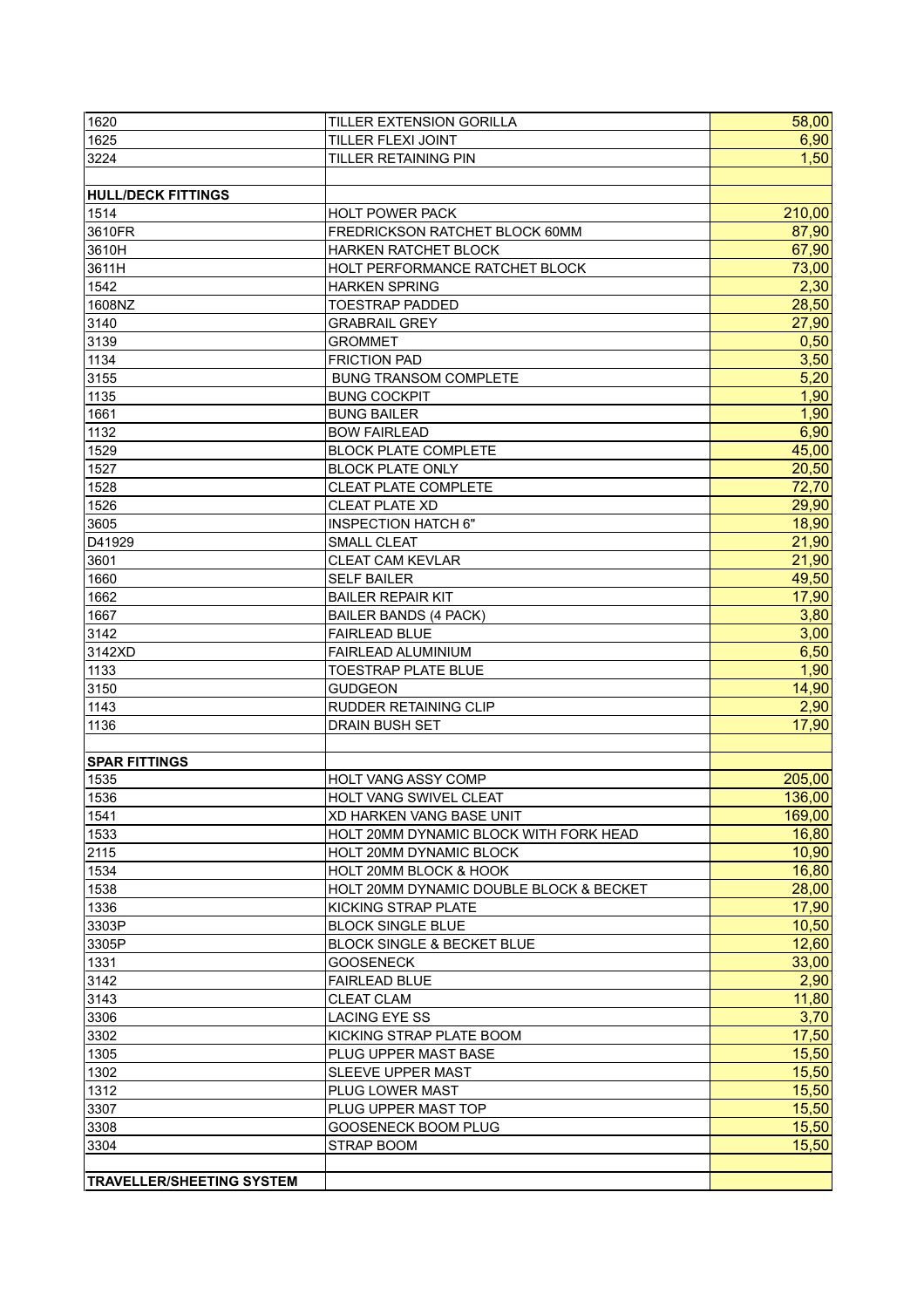| 1558               | <b>CLEW STRAP</b>                    | 14,90    |
|--------------------|--------------------------------------|----------|
| 1560               | <b>HARKEN CLEW SLEEVE</b>            | 57,00    |
| 8500RBA            | ROPE PACK RACE COMPLETE              | 57,00    |
| 1553-13.5          | <b>MAINSHEET SHEETLINE</b>           | 40,26    |
| 1521               | <b>LITE MAINSHEET</b>                | 29,75    |
| 1554-3             | <b>VECTRAN TRAVELLER</b>             | 22,29    |
| 1556-1.45          | KICKER PRIMARY CONTROL LINE          | 9,32     |
| 1552-4.5           | KICKER CONTROL LINE 2                | 7,08     |
| 1556-1.5           | OUTHAUL PRIMARY CONTROL LINE         | 10,06    |
| 1555-6             | OUTHAUL CONTROL LINE 2               | 18,64    |
| 1554-1.2           | <b>CUNNINGHAM PRIMARY LINE</b>       | 9,32     |
| 1555-4             | <b>CUNNINGHAM LINE 2</b>             | 12,30    |
| 0522-1             | <b>OUTHAUL 7MM BUNGEE</b>            | 2,24     |
| 1554-1.6           | <b>TOESTRAP ADJUSTER</b>             | 11,93    |
| 1505XD             | CENTREBOARD RETAINING LINE KIT       | 9,90     |
| 0522-1             | <b>TOESTRAP POWER BUNGEE</b>         | 2,24     |
| 1557-1.3           | RUDDER DOWNHAUL LINE                 | 5,59     |
| 3501P              | <b>BLOCK TRAV LARGE BLUE</b>         | 11,90    |
| 3502P              | <b>BLOCK TRAV SMALL BLUE</b>         | 9,90     |
| 1365C              | <b>CURVED KEY FOR 1364</b>           | 6,20     |
| 1364               | <b>BLOCK KICKING STRAP</b>           | 14,90    |
| 1363               | <b>BLOCK &amp; KEY KICKING STRAP</b> | 21,90    |
| D41718             | SWIVEL KICKING STRAP                 | 41,50    |
|                    |                                      |          |
| <b>PICO</b>        |                                      |          |
| <b>ACCESSORIES</b> |                                      |          |
| 1860               | <b>TOP COVER</b>                     | 125,00   |
| 1859               | <b>COMBO BAG</b>                     | 66,00    |
| 1840               | SEITECH DOLLIE                       | 335,00   |
| 1839T              | <b>LAUNCHING TROLLEY</b>             | 299,00   |
| 3631               | LAUNCHING TROLLEY WHEEL              | 26,00    |
| 3609               | <b>BURGEE</b>                        | 10,90    |
| 3608               | <b>WIND INDICATOR</b>                | 23,00    |
| 3617               | 4" INSPECTION HATCH BAG              | 22,00    |
| 3653               | LASER BRANDED ROOF RACK PADS         | 17,50    |
|                    |                                      |          |
| <b>ON THE ROAD</b> |                                      |          |
| 2640A              | <b>TRAILER</b>                       | 594,93   |
| 3642               | ROAD WHEEL 8"                        | 44,73    |
| 2640D              | <b>DOUBLE TRAILER</b>                | 1.058,66 |
| 3649               | ROAD WHEEL 10"                       | 59,64    |
| 2648               | WHEEL CLAMP 8" & 10" WHEEL           | 119,21   |
| 2646               | <b>MAST CRUTCH</b>                   | 45,00    |
| 3641               | TRAILER LIGHTING BOARD 4.5FT         | 37,20    |
| 7611               | RATCHET STRAP                        | 17,82    |
| 3652               | <b>ROOF RACK STRAPS</b>              | 22,29    |
|                    |                                      |          |
| <b>SAILS</b>       |                                      |          |
| 1844-07            | MAINSAIL MYLAR SPORT BLACK           | 560,00   |
| 1849-07            | <b>JIB SAIL BLACK</b>                | 109,00   |
| 1847-07            | MAINSAIL BLUE & WHITE                | 440,00   |
| 1849SBL            | <b>JIB SAIL BLUE</b>                 | 109,00   |
| 1852               | <b>BATTEN SET SPORT</b>              | 45,00    |
| 3659               | <b>TELL TALES PACK</b>               | 5,60     |
|                    | SAIL NUMBERS RED(SINGLE)             | 3,20     |
|                    |                                      |          |
| <b>SPARS</b>       |                                      |          |
| 1831               | PICO LOWER MAST                      | 269,00   |
| 1301               | PICO UPPER MAST                      | 169,00   |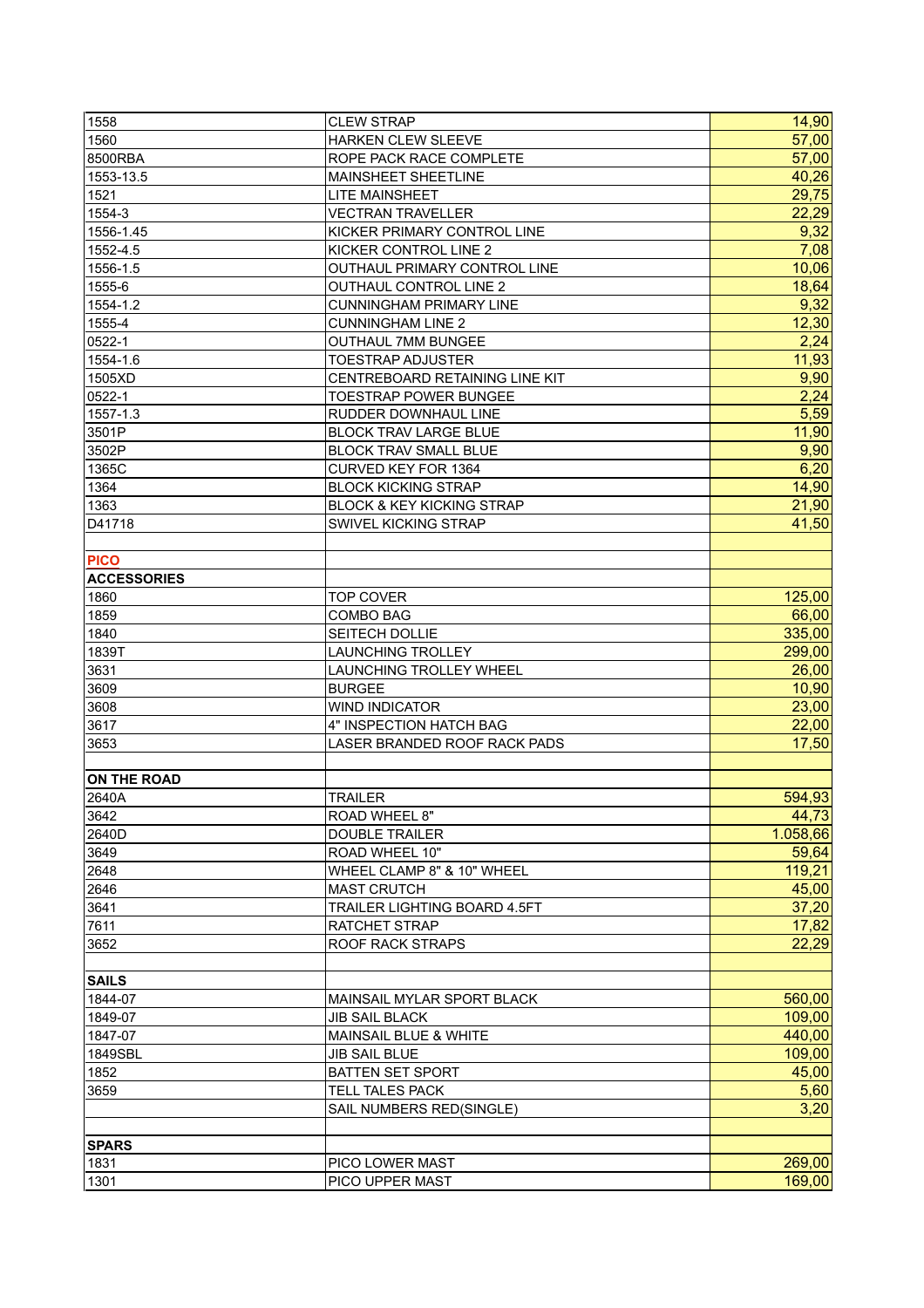| 1836                           | PICO BOOM                             | 235,00            |
|--------------------------------|---------------------------------------|-------------------|
|                                |                                       |                   |
| <b>RUDDER ASSEMBLIES/FOILS</b> |                                       |                   |
| 1821                           | PICO RUDDER ASSEMBLY                  | 435,00            |
| 1921PP                         | RUDDER BLADE                          | 269,00            |
| 1941                           | <b>TILLER &amp; FORK ASSY</b>         | 109,00            |
| 1948                           | <b>RUDDER STOCK ASSY</b>              | 109,00            |
|                                |                                       | 240,00            |
| 1922                           | RUDDER HEAD/TILLER & EXTENSION        |                   |
| 1949B                          | PICO CAPSTAN                          | 23,90             |
| D01674TP                       | <b>TOP PINTLE</b>                     | 14,90             |
| 1625                           | TILLER FLEXI JOINT                    | 6,90              |
| 1951                           | POLYFLEX STROP ASSY                   | 33,00             |
| 1820                           | PICO CENTREBOARD                      | 360,00            |
| 1942                           | <b>TILLER EXTENSION</b>               | 47,00             |
| 1943                           | TILLER EXTENSION CARBON               | 82,00             |
|                                |                                       |                   |
| <b>HULL/DECK FITTINGS</b>      |                                       |                   |
| 1871                           | PADDED SIDE TOESTRAP                  | 24,00             |
| 1872                           | PADDED CENTRE TOESTRAP                | 33,00             |
| 3616                           | 4" HATCH INC O RING WHITE             | 16,00             |
| 1828                           | <b>MAST STEP PLATE</b>                | 26,20             |
| 1933                           | <b>CENTREBOARD INSERT</b>             | 26,20             |
| 1934                           | CENTREBOARD TOP PLATE PICO            | 66,00             |
| 1930                           | C/BOARD SLOT STRIP (METRE)            | 8,90              |
| 1923                           | <b>CLIP RUDDER RETAINER</b>           | 5,00              |
| 3155                           | TRANSOM DRAIN BUNG COMPLETE           | 5,00              |
| 1819                           | <b>TRANSOM FLAP</b>                   | $\overline{3,90}$ |
| 1875                           | <b>MAINSHEET BOOT</b>                 | 11,50             |
|                                |                                       |                   |
| 1874                           | <b>HARKEN RATCHET BLOCK</b>           | 73,00             |
| 1861                           | RATCHET BLOCK                         | 73,00             |
| 3601                           | <b>CLEAT CAM KEVLAR</b>               | 20,80             |
| 3142                           | <b>FAIRLEAD BLUE</b>                  | 2,24              |
| 1834                           | EYE BOLT                              | 14,84             |
| 2128                           | FAIRLEAD SS INSERT BLUE               | 7,38              |
| 1824                           | <b>GUDGEON BRACKET &amp; SPACER</b>   | 121,00            |
| 1832                           | <b>TRANSOM FLAP PLATES</b>            | 25,00             |
| 1833                           | <b>TRANSOM FLAP</b>                   | 3,80              |
| 7108                           | MAINSHEET DECK PAD                    | 19,00             |
| 1829                           | <b>MAST GATE</b>                      | 180,00            |
| 1959                           | <b>CLAW MAST GATE</b>                 | 42,00             |
| 1826                           | PIN-MAST GATE LASER PICO              | 17,90             |
|                                |                                       |                   |
| <b>SPAR FITTINGS</b>           |                                       |                   |
| 1835                           | PLUG HEEL MAST                        | 25,00             |
| 1827                           | <b>COLLAR MAST PICO</b>               | 15,50             |
| 3307                           | PLUG UPPER MAST TOP                   | 15,50             |
| 1302                           | <b>SLEEVE UPPER MAST</b>              | 15,50             |
| 1931                           | <b>GOOSENECK &amp; PLUG-PICO</b>      | 25,50             |
| 1305                           | PLUG UPPER MAST BASE                  | 15,50             |
| 3303P                          | <b>BLOCK SINGLE BLUE</b>              | 10,90             |
|                                |                                       |                   |
| 3305P                          | <b>BLOCK SINGLE &amp; BECKET BLUE</b> | 11,18             |
| D40466                         | <b>CLAM CLEAT</b>                     | 11,85             |
| 2123                           | <b>CLEAT STBD OPEN</b>                | 10,80             |
| 3306                           | <b>LACING EYE SS</b>                  | 3,70              |
| 1936                           | KICKING STRAP PLATE BOOM              | 21,00             |
| 1937                           | <b>PLATE KICKING STRAP LOWER</b>      | 26,00             |
| 1823                           | <b>HOOK PICO</b>                      | 16,90             |
| 2136                           | <b>RIGGING LINK</b>                   | 3,20              |
| 3142                           | FAIRLEAD BLUE                         | 2,90              |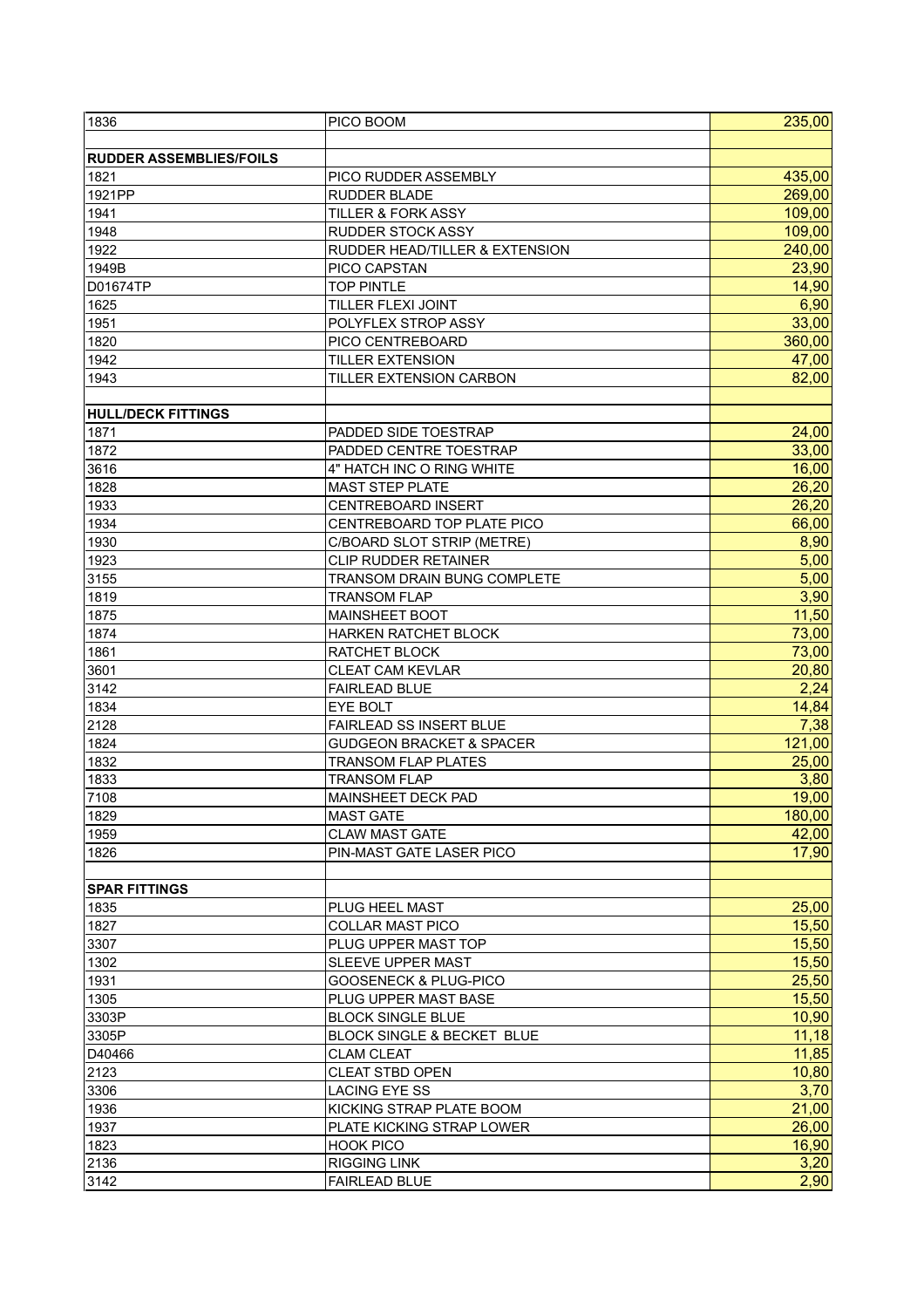| <b>TRAVELLER/SHEETING SYSTEM</b>  |                                       |                 |
|-----------------------------------|---------------------------------------|-----------------|
| 1878                              | <b>HARKEN VANG</b>                    | 135,00          |
| 1521                              | <b>LITE MAINSHEET</b>                 | 29,75           |
| 1850                              | <b>ROPE PACK SPORT</b>                | 57,00           |
| D92058                            | <b>TWISTED HOOK</b>                   | 19,00           |
| 3502P                             | <b>BLOCK TRAV SMALL BLUE</b>          | 8,87            |
| 3501P                             | <b>BLOCK TRAV LARGE BLUE</b>          | 10,36           |
| 1364                              | <b>BLOCK KICKING STRAP</b>            | 13,35           |
| 1938                              | <b>BLOCK KICKING STRAP &amp; HOOK</b> | 36,53           |
|                                   |                                       |                 |
| <b>VAGO</b><br><b>ACCESSORIES</b> |                                       |                 |
| 66001                             |                                       |                 |
| SB3612                            | <b>TOP COVER</b><br><b>MAST BAG</b>   | 355,00<br>49,00 |
|                                   |                                       |                 |
| 66002                             | UNDER COVER                           | 295,00          |
| 4602                              | RUDDER BAG                            | 82,00           |
| <b>VAGTRA</b>                     | <b>TRAPEZE KIT</b>                    | 180,00          |
| 66003                             | <b>LAUNCHING TROLLEY</b>              | 430,00          |
| 3631                              | LAUNCHING TROLLEY WHEEL               | 26,00           |
| 66005                             | <b>TROLLEY STACKER SUPPORT</b>        | 82,00           |
| 3609C                             | <b>BURGEE CLIP</b>                    | 5,90            |
| 3609                              | <b>BURGEE</b>                         | 9,90            |
| 22302                             | <b>MAST HEAD FLOTATION</b>            | 78,00           |
| 15015                             | <b>MAST HEAD FLOAT PLASTIC</b>        | 115,00          |
| <b>ON THE ROAD</b>                |                                       |                 |
| 2640WM                            | <b>TRAILER</b>                        | 626,25          |
| 3642                              | ROAD WHEEL 8"                         | 44,73           |
| 2648                              | WHEEL CLAMP 8" & 10" WHEEL            | 119,21          |
| 3644                              | MAST SUPPORT FOR HIGH VEHICLES        | 52,11           |
| 77647                             | <b>TROLLEY JOCKEY WHEEL</b>           | 67,10           |
| 2646                              | <b>MAST CRUTCH</b>                    | 40,18           |
| 3641                              | <b>TRAILER LIGHTING BOARD 4.5FT</b>   | 37,20           |
| 7611                              | <b>RATCHET STRAP</b>                  | 17,82           |
| 3652                              | <b>ROOF RACK STRAPS</b>               | 22,29           |
|                                   |                                       |                 |
| <b>SAILS</b>                      |                                       |                 |
| 66101                             | <b>MAINSAIL</b>                       | 750,00          |
| 66105                             | <b>BATTEN SET</b>                     | 49,00           |
| 66102                             | <b>MAINSAIL XD</b>                    | 899,00          |
| 66106                             | <b>BATTEN SET XD</b>                  | 49,00           |
| 66100                             | <b>JIB SAIL</b>                       | 325,00          |
| 66104                             | <b>GENNAKER</b>                       | 655,00          |
| 66103                             | <b>GENNAKER XD</b>                    | 750,00          |
|                                   |                                       |                 |
| <b>SPARS</b>                      |                                       |                 |
| 66021                             | <b>MAST INC RIGGING</b>               | 1.170,00        |
| 66022                             | <b>BOOM ASSY COMPLETE</b>             | 349,00          |
| 66023                             | <b>GENNAKER POLE</b>                  | 189,00          |
| 66028                             | <b>GNAV STRUT</b>                     | 67,00           |
| <b>RUDDER ASSEMBLIES/FOILS</b>    |                                       |                 |
| 22492                             | CENTREBOARD                           | 445,00          |
| 66110                             | <b>RUDDER ASSY</b>                    | 565,00          |
| 66112                             | <b>RUDDER HEAD &amp; TILLER</b>       | 355,00          |
| 4711                              | RUDDER BLADE                          | 279,00          |
| 4713                              | TILLER EXTENSION TELESCOPIC           | 99,00           |
| 4213                              | CARBON TILLER EXTENSION TELESCOPIC    | 137,00          |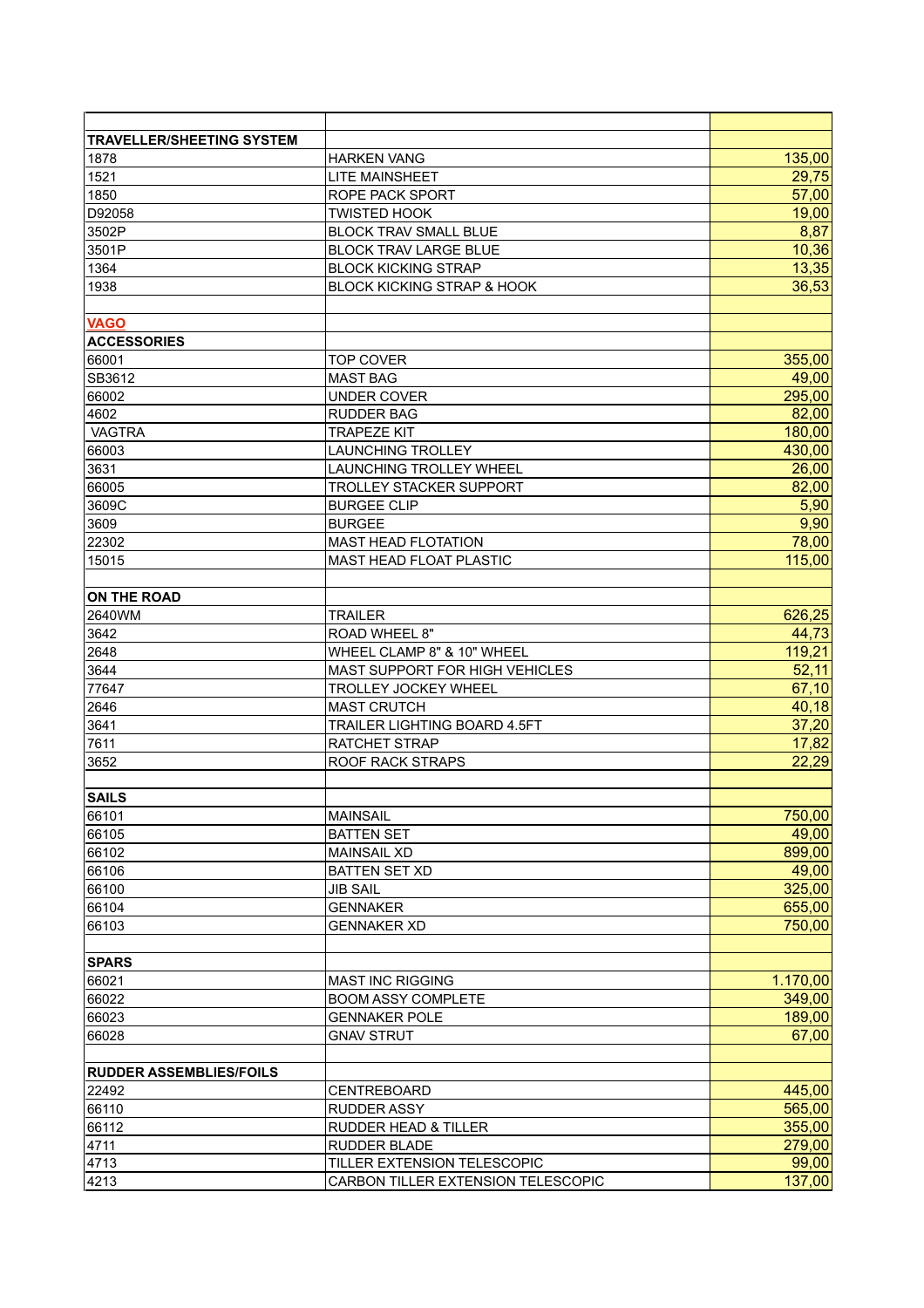| 66113                     | RUDDER PIVOT BOLT ASSEMBLY     | 29,50  |
|---------------------------|--------------------------------|--------|
| 66111                     | <b>TILLER EXTENSION</b>        | 58,00  |
| 1625                      | TILLER FLEXI JOINT             | 6,90   |
|                           |                                |        |
| <b>HULL/DECK FITTINGS</b> |                                |        |
| 66030                     | <b>MAST STEP</b>               | 33,00  |
| 66040                     | <b>GENNAKER SOCK</b>           | 135,70 |
| 66041                     | <b>HALYARD BAG</b>             | 41,50  |
| 66042                     | AFT TOESTRAP                   | 33,00  |
| 66043                     | FWD TOESTRAP                   | 33,00  |
| 66044                     | <b>GUDGEON TOP/BOTTOM</b>      | 31,40  |
| 66045                     | CLEAT ASSY (JIB/GEN)           | 42,00  |
| 66046                     | <b>FURLING DRUM</b>            | 65,00  |
| 3155                      | TRANSOM DRAIN BUNG COMPLETE    | 5,40   |
| SB3020                    | <b>TOE LOOP</b>                | 17,90  |
| D40031                    | 4" HATCH COVER                 | 6,90   |
| D40032                    | 4" O RING                      | 5,50   |
|                           |                                |        |
| <b>SPAR FITTINGS</b>      |                                |        |
| 66029                     | <b>GNAV SLIDER</b>             | 66,00  |
| 66031                     | <b>MAST HEEL</b>               | 33,30  |
| 66032                     | GOOSENECK PLUG (BOOM)          | 72,00  |
|                           |                                |        |
| <b>RIGGING</b>            |                                |        |
| 66024                     | SHROUD WIRE                    | 49,00  |
| 66025                     | <b>JIB HALYARD</b>             | 40,70  |
| 66026                     | <b>TRAPEZE WIRE</b>            | 40,70  |
| 66027                     | LOWER SHROUD                   | 33,00  |
| 66033                     | <b>GENNAKER HALYARD</b>        | 33,00  |
| 66034                     | MAIN HALYARD (KEVLAR)          | 42,00  |
| 2351                      | <b>VERNIER ADJUSTER</b>        | 17,00  |
|                           |                                |        |
| <b>LASER 2 REGATTA</b>    |                                |        |
| <b>ACCESSORIES</b>        |                                |        |
| 2600                      | COVER TOP                      | 268,39 |
| 32639A                    | <b>LAUNCHING TROLLEY</b>       | 342,94 |
| 3631                      | <b>LAUNCHING TROLLEY WHEEL</b> | 26,00  |
| 3653                      | LASER BRANDED ROOF RACK PADS   | 17,00  |
|                           |                                |        |
| <b>ON THE ROAD</b>        |                                |        |
| 2640A                     | <b>TRAILER</b>                 | 594,93 |
| 3642                      | ROAD WHEEL 8"                  | 44,73  |
| 2648                      | WHEEL CLAMP 8" & 10" WHEEL     | 119,21 |
| 2646                      | <b>MAST CRUTCH</b>             | 40,18  |
| 3641                      | TRAILER LIGHTING BOARD 4.5FT   | 37,20  |
| 7611                      | RATCHET STRAP                  | 17,82  |
| 3652                      | ROOF RACK STRAPS               | 22,29  |
|                           |                                |        |
| <b>SAILS</b><br>2400      | MAINSAIL & BAG                 | 744,04 |
| 2420                      | <b>JIB SAIL</b>                | 335,49 |
| 2442                      | SPINNAKER                      | 594,93 |
| 2461                      | <b>BATTEN LONG ASSY</b>        | 25,00  |
| 2460                      | <b>BATTEN SET</b>              | 67,00  |
| 3659                      | <b>TELL TALES PACK</b>         | 5,20   |
| 2462                      | <b>BATTEN SHORT ASSY</b>       | 20,00  |
|                           | SAIL NUMBERS BLACK (SINGLE)    | 3,20   |
|                           |                                |        |
| <b>SPARS</b>              |                                |        |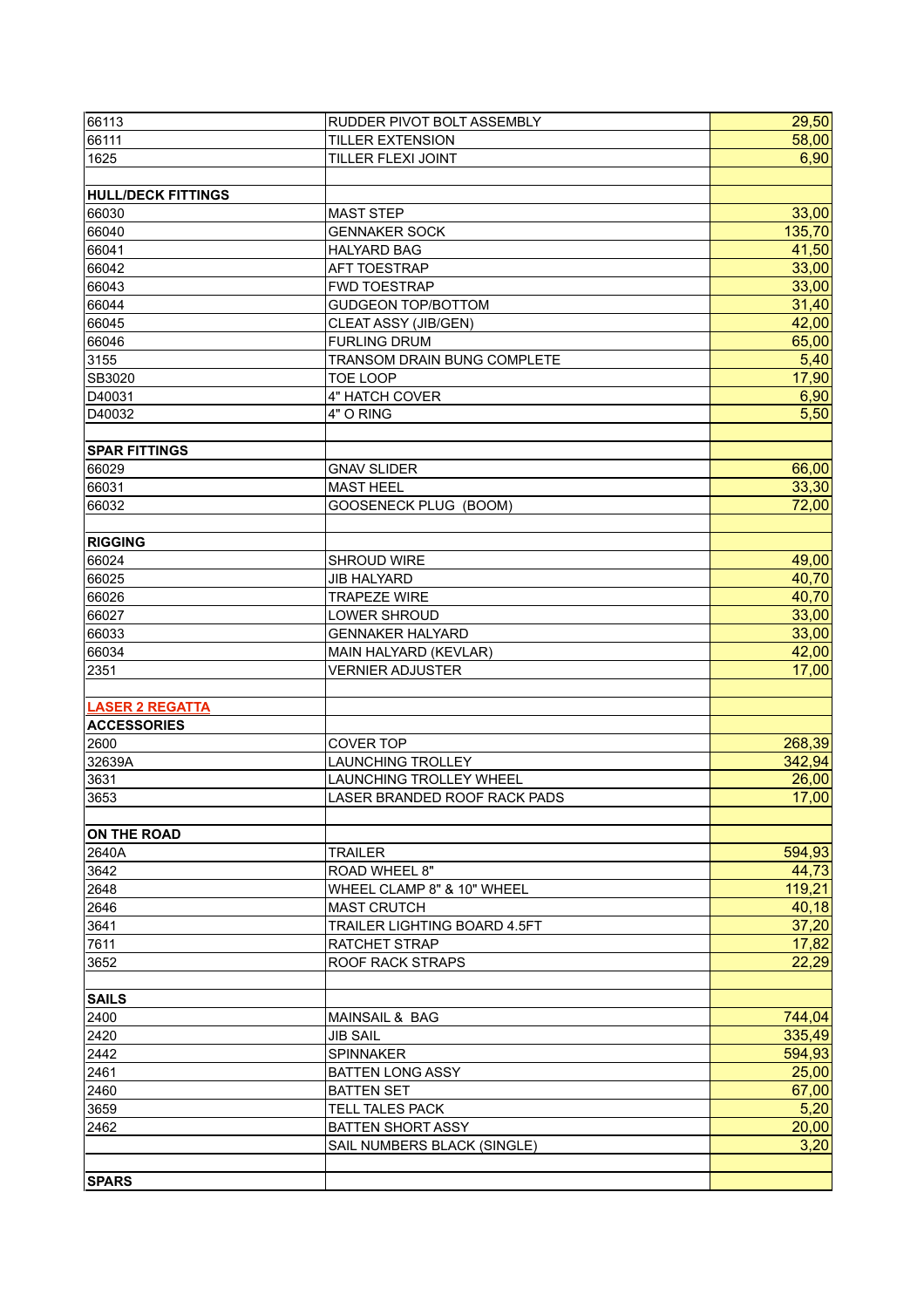| 2300                             | <b>MAST ASSEMBLY</b>            | 1.230, 13 |
|----------------------------------|---------------------------------|-----------|
| 2360                             | <b>BOOM ASSY</b>                | 335,49    |
| 2370                             | POLE SPIN ASSY                  | 149,03    |
|                                  |                                 |           |
| <b>RUDDER ASSEMBLIES/FOILS</b>   |                                 |           |
| 2200                             | <b>CENTREBOARD ASSY</b>         | 365,31    |
| 2210                             | <b>RUDDER ASSEMBLY</b>          | 387,68    |
| 2213                             | <b>RUDDER HEAD</b>              | 186,38    |
| 2211                             | <b>RUDDER BLADE</b>             | 275,85    |
| 1625                             | TILLER FLEXI JOINT              | 5,89      |
| 3213XD                           | RUDDER BOLT ASSY MEGA BOLT      | 5,89      |
|                                  |                                 |           |
| <b>HULL/DECK FITTINGS</b>        |                                 |           |
| 22156                            | <b>MAST STEP</b>                | 29,75     |
| 2155                             | <b>TOP GUDGEON</b>              | 29,75     |
| 2156                             | <b>LOWER GUDGEON</b>            | 29,75     |
| 3155                             | TRANSOM DRAIN BUNG COMPLETE     | 4,40      |
| 3143                             | <b>CLEAT CLAM</b>               | 10,36     |
| 3142                             | <b>FAIRLEAD BLUE</b>            | 2,24      |
| 3140                             | <b>GRABRAIL GREY</b>            | 25,27     |
| 3139                             | <b>GROMMET</b>                  | 0,30      |
| 2140                             | <b>SELF BAILER S/S</b>          | 74,48     |
| 3601                             | <b>CLEAT CAM KEVLAR</b>         | 20,80     |
| 1542                             | <b>HARKEN SPRING</b>            | 2,24      |
|                                  |                                 | 0,37      |
| 0300                             | SCREW 1/2 INCH PAN HEAD         |           |
| 0191                             | <b>COVER SCREW</b>              | 0,45      |
|                                  |                                 |           |
| <b>SPAR FITTINGS</b>             |                                 |           |
| 2354                             | SPREADER KIT 2005               | 44,66     |
| 2372                             | POLE END SPINNAKER              | 17,82     |
| 3305P                            | BLOCK SINGLE & BECKET BLUE      | 11,18     |
| 3303P                            | <b>BLOCK SINGLE BLUE</b>        | 9,69      |
| 3143                             | <b>CLEAT CLAM</b>               | 10,36     |
| 3142                             | <b>FAIRLEAD BLUE</b>            | 2,24      |
| 2136                             | <b>RIGGING LINK</b>             | 2,61      |
|                                  |                                 |           |
| <b>RIGGING</b>                   |                                 |           |
|                                  |                                 |           |
| 2341                             | <b>SHROUD WIRE</b>              | 20,13     |
| 2343                             | <b>HALYARD MAIN WIRE</b>        | 31,31     |
| 2344                             | <b>HALYARD JIB WIRE</b>         | 28,26     |
| 2349                             | <b>TRAPEZE WIRE</b>             | 25,27     |
| 2340                             | <b>FORESTAY WIRE</b>            | 23,78     |
| 2350                             | <b>CLEAT CLAM</b>               | 11,85     |
| 2351                             | <b>VERNIER ADJUSTER</b>         | 14,17     |
|                                  |                                 |           |
| <b>TRAVELLER/SHEETING SYSTEM</b> |                                 |           |
| 3501P                            | <b>BLOCK TRAV LARGE BLUE</b>    | 10,36     |
| 3502P                            | <b>BLOCK TRAV SMALL BLUE</b>    | 8,87      |
|                                  |                                 |           |
|                                  |                                 |           |
| <b>LASER 2000</b>                |                                 |           |
| <b>ACCESSORIES</b>               |                                 |           |
| 22600                            | <b>COVER TOP</b>                | 355,00    |
| 22606                            | <b>COVER UNDER LIGHT WEIGHT</b> | 299,00    |
| 22304                            | <b>TRAPEZE KIT</b>              | 180,00    |
| 4602                             | <b>RUDDER BAG</b>               | 74,48     |
| 2240WM                           | <b>LAUNCHING TROLLEY</b>        | 495,00    |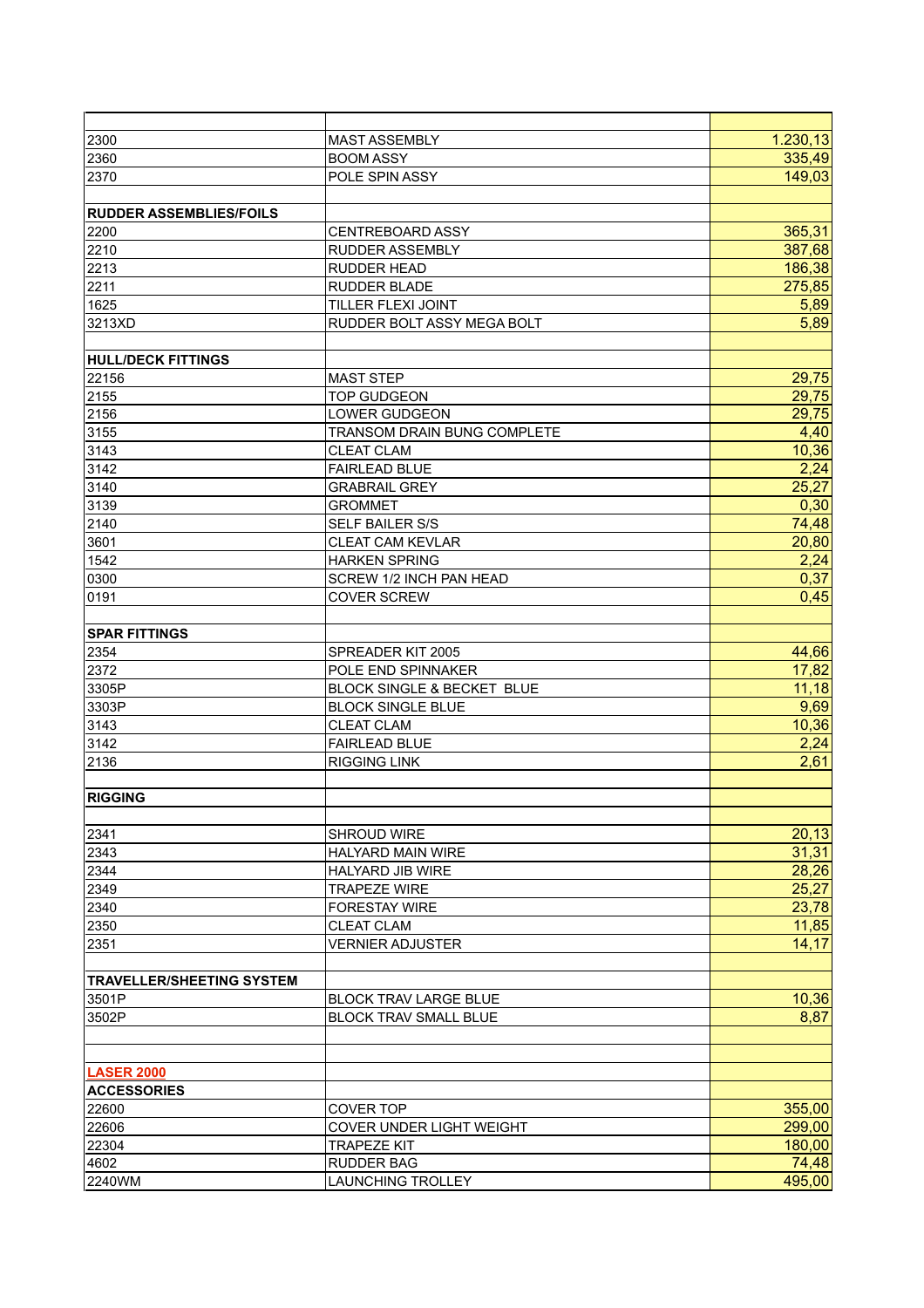| 3631                           | <b>LAUNCHING TROLLEY WHEEL</b>              | 26,00    |
|--------------------------------|---------------------------------------------|----------|
| 77647                          | <b>TROLLEY JOCKEY WHEEL</b>                 | 74,00    |
| 3609                           | <b>BURGEE</b>                               | 8,87     |
| 3609C                          | <b>BURGEE CLIP</b>                          | 5,22     |
| 22302                          | <b>MAST HEAD FLOTATION</b>                  | 70,01    |
| 4607                           | RIG TENSION GAUGE LOOS                      | 104,30   |
|                                |                                             |          |
| <b>ON THE ROAD</b>             |                                             |          |
| 2640WM                         | <b>TRAILER</b>                              | 626,25   |
| 3642                           | ROAD WHEEL 8"                               | 44,73    |
| 2648                           | WHEEL CLAMP 8" & 10" WHEEL                  | 119,21   |
|                                | MAST SUPPORT FOR HIGH VEHICLES              | 52,11    |
| 3644                           |                                             |          |
| 2646                           | <b>MAST CRUTCH</b>                          | 40,18    |
| 3641                           | TRAILER LIGHTING BOARD 4.5FT                | 37,20    |
| 7611                           | RATCHET STRAP                               | 17,82    |
| 3652                           | ROOF RACK STRAPS                            | 22,29    |
|                                |                                             |          |
| <b>SAILS</b>                   |                                             |          |
| 23300                          | <b>MAINSAIL</b>                             | 870,00   |
| 23200                          | <b>JIB SAIL</b>                             | 325,00   |
| 23342                          | <b>GENNAKER</b>                             | 599,00   |
| 12007                          | <b>BATTEN NO1</b>                           | 13,00    |
| 12006                          | BATTEN NO2, 3 AND 4                         | 17,00    |
| 3659                           | <b>TELL TALES PACK</b>                      | 5,20     |
|                                | SAIL NUMBERS BLACK (SINGLE)                 | 3,20     |
|                                |                                             |          |
| <b>SPARS</b>                   |                                             |          |
| 22300                          | <b>MAST INC RIGGING</b>                     | 1.155,57 |
| 22301                          | <b>UNRIGGED MAST</b>                        | 857,36   |
| 22360                          | <b>BOOM ASSY COMPLETE</b>                   | 350,40   |
| 77115                          | <b>GENNAKER POLE/RIGGED</b>                 | 186,38   |
|                                |                                             |          |
| <b>RUDDER ASSEMBLIES/FOILS</b> |                                             |          |
| 22492                          | CENTREBOARD                                 | 439,86   |
| <b>COMRUABLK</b>               | <b>RUDDER ASSEMBLY</b>                      | 559,15   |
| 4712B                          | <b>RUDDER HEAD &amp; TILLER</b>             | 350,40   |
| 4711                           | <b>RUDDER BLADE</b>                         | 275,85   |
| 4721                           | PIVOT BOLT SET                              | 26,09    |
| 4710                           | <b>BOLT SET RUDDER HEAD</b>                 | 14,84    |
| 24713                          | <b>TILLER EXTENSION</b>                     | 57,00    |
| 5616                           | TILLER FLEXI JOINT                          | 12,67    |
| D40390                         | SADDLE FLEXI JOINT                          | 1,49     |
| 4729                           | PINTLE RUDDER TOP                           | 29,75    |
| 4728                           | PINTLE RUDDER BOTTOM                        | 29,75    |
| 22493                          | CENTREBOARD FRICTION ASSY                   | 19,31    |
| 22174                          | <b>CENTREBOARD PLATE</b>                    | 8,95     |
|                                |                                             |          |
| <b>HULL/DECK FITTINGS</b>      |                                             |          |
| 22155                          |                                             | 134,12   |
| 1833                           | <b>GENNAKER SOCK</b><br><b>TRANSOM FLAP</b> | 2,98     |
|                                |                                             |          |
| 1832                           | <b>TRANSOM FLAP PLATE (PAIR)</b>            | 22,29    |
| 22150                          | <b>TOESTRAP LONG</b>                        | 29,75    |
| 22151                          | <b>TOESTRAP SHORT</b>                       | 26,76    |
| 22152                          | <b>TOESTRAP AFT</b>                         | 23,78    |
| 22163                          | <b>BUNG COCKPIT RUBBER</b>                  | 1,49     |
| 3155                           | <b>TRANSOM DRAIN BUNG COMPLETE</b>          | 4,40     |
| 22173                          | <b>VERNIER SHROUD ADJUSTER</b>              | 17,82    |
| 1923                           | <b>CLIP RUDDER RETAINER</b>                 | 4,40     |
| D40031                         | 4" HATCH COVER                              | 5,89     |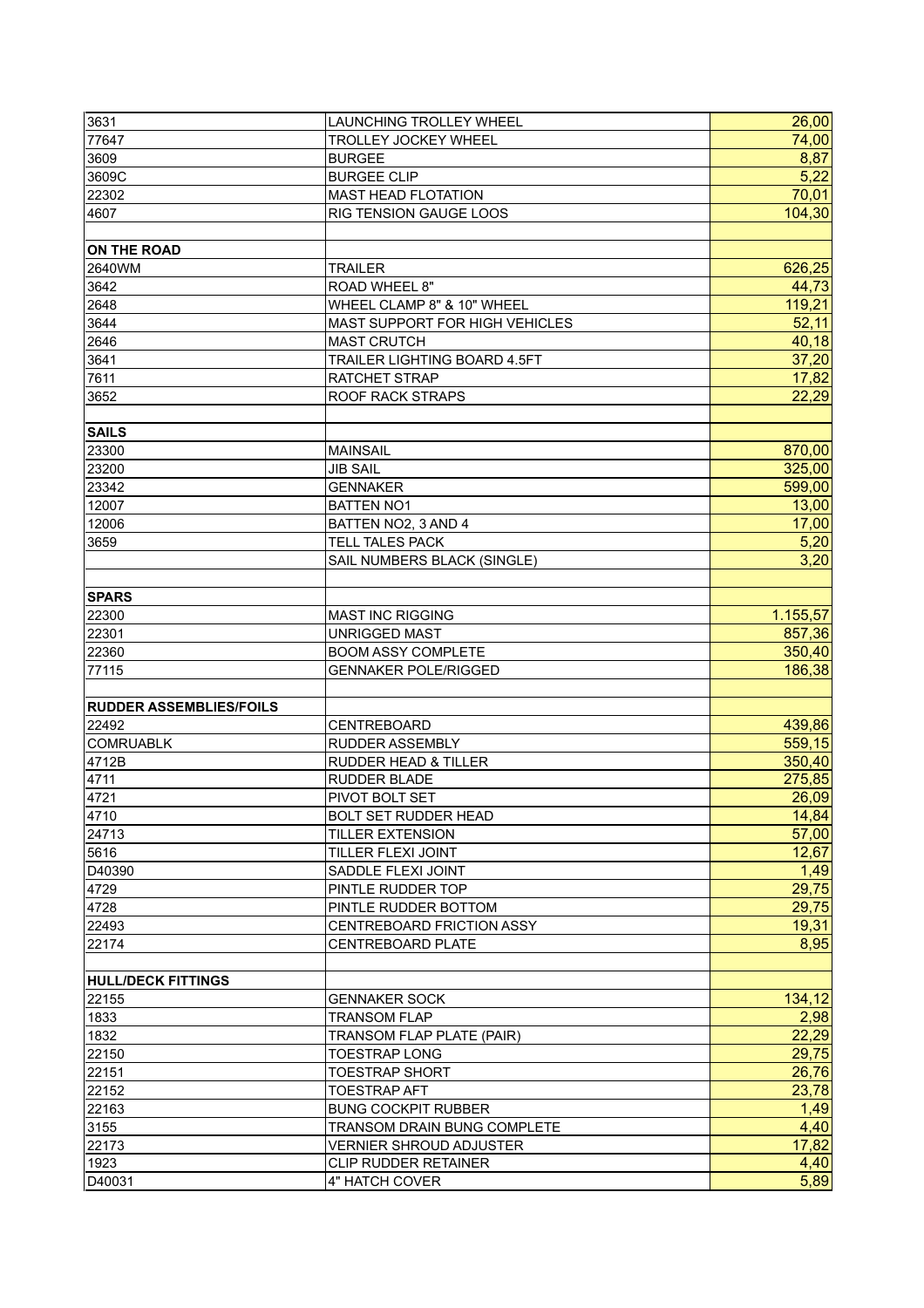| D40032                           | 4" O RING                        | 4,40   |
|----------------------------------|----------------------------------|--------|
| D40037                           | 10" HATCH COVER & RIM            | 19,31  |
| D40037A                          | 10" HATCH COVER RING             | 4,40   |
| 22172                            | FURLER IN SPAR ASSY              | 119,21 |
| 22148                            | BLOCK AUTO RATCHET 39mm          | 47,71  |
| 22149                            | PLASTIC RETAINER FOR 22148       | 2,61   |
| D40018                           | SHACKLE SS DEE 1/4"              | 6,71   |
| 22168                            | <b>CLEAT SWIVEL LEAD</b>         | 52,19  |
| 11206                            | CLEAT CAM KEVLAR WEDGE           | 5,22   |
| 22187                            | <b>GENNAKER CLEAT SPINLOCK</b>   | 56,59  |
|                                  |                                  |        |
| <b>SPAR FITTINGS</b>             |                                  |        |
| D41928                           | <b>BLOCK &amp; SWIVEL</b>        | 21,62  |
| 22161                            | <b>BLOCK &amp; HOOK</b>          | 37,20  |
|                                  |                                  |        |
| <b>RIGGING</b>                   |                                  |        |
| 4313                             | <b>FURLING TOP SWIVEL</b>        | 29,75  |
| 22306                            | <b>LOWER SHROUD</b>              | 37,20  |
| 22362                            | <b>SHROUD</b>                    | 44,66  |
| 24198                            | <b>JIB HALYARD</b>               | 37,28  |
| 22365                            | <b>GENNAKER HALYARD</b>          | 23,78  |
| 22304                            | <b>TRAPEZE KIT</b>               | 180,00 |
| 22363                            | <b>FORESTAY WIRE</b>             | 28,33  |
| 22173                            | <b>VERNIER ADJUSTER</b>          | 17,82  |
|                                  |                                  |        |
| <b>TRAVELLER/SHEETING SYSTEM</b> |                                  |        |
| 22350                            | ROPE PACK                        | 58,15  |
|                                  |                                  |        |
| <b>LASER 3000</b>                |                                  |        |
| <b>ACCESSORIES</b>               |                                  |        |
| 32639A                           | <b>LAUNCHING TROLLEY</b>         | 342,94 |
| 3631                             | LAUNCHING TROLLEY WHEEL          | 26,00  |
| 3653                             | LASER BRANDED ROOF RACK PADS     | 17,00  |
| 4607                             | <b>RIG TENSION GAUGE LOOS</b>    | 104,30 |
|                                  |                                  |        |
| <b>ON THE ROAD</b>               |                                  |        |
| 2640A                            | <b>TRAILER</b>                   | 594,93 |
| 3642                             | ROAD WHEEL 8"                    | 44,73  |
| 2648                             | WHEEL CLAMP 8" & 10" WHEEL       | 119,21 |
| 2646                             | <b>MAST CRUTCH</b>               | 40,18  |
| 3641                             | TRAILER LIGHTING BOARD 4.5FT     | 37,20  |
| 7611                             | RATCHET STRAP                    | 17,82  |
| 3652                             | <b>ROOF RACK STRAPS</b>          | 22,29  |
|                                  |                                  |        |
| <b>SAILS</b>                     |                                  |        |
| 33300                            | <b>MAINSAIL</b>                  | 899,00 |
| 33340                            | <b>GENNAKER</b>                  | 599,00 |
| 33320                            | <b>JIB SAIL</b>                  | 340,00 |
| 33460                            | <b>BATTEN SET</b>                | 49,00  |
| 3659                             | TELL TALES PACK                  | 5,50   |
|                                  | SAIL NUMBERS BLACK               | 3,20   |
|                                  |                                  |        |
| <b>SPARS</b>                     |                                  |        |
| 32301                            | <b>MAST UNRIGGED</b>             | 857,36 |
| 32360                            | <b>BOOM</b>                      | 350,40 |
| 32370                            | <b>GENNAKER POLE</b>             | 260,94 |
| <b>RUDDER ASSEMBLIES/FOILS</b>   |                                  |        |
| 32020                            | <b>RUDDER STOCK &amp; TILLER</b> | 223,66 |
|                                  |                                  |        |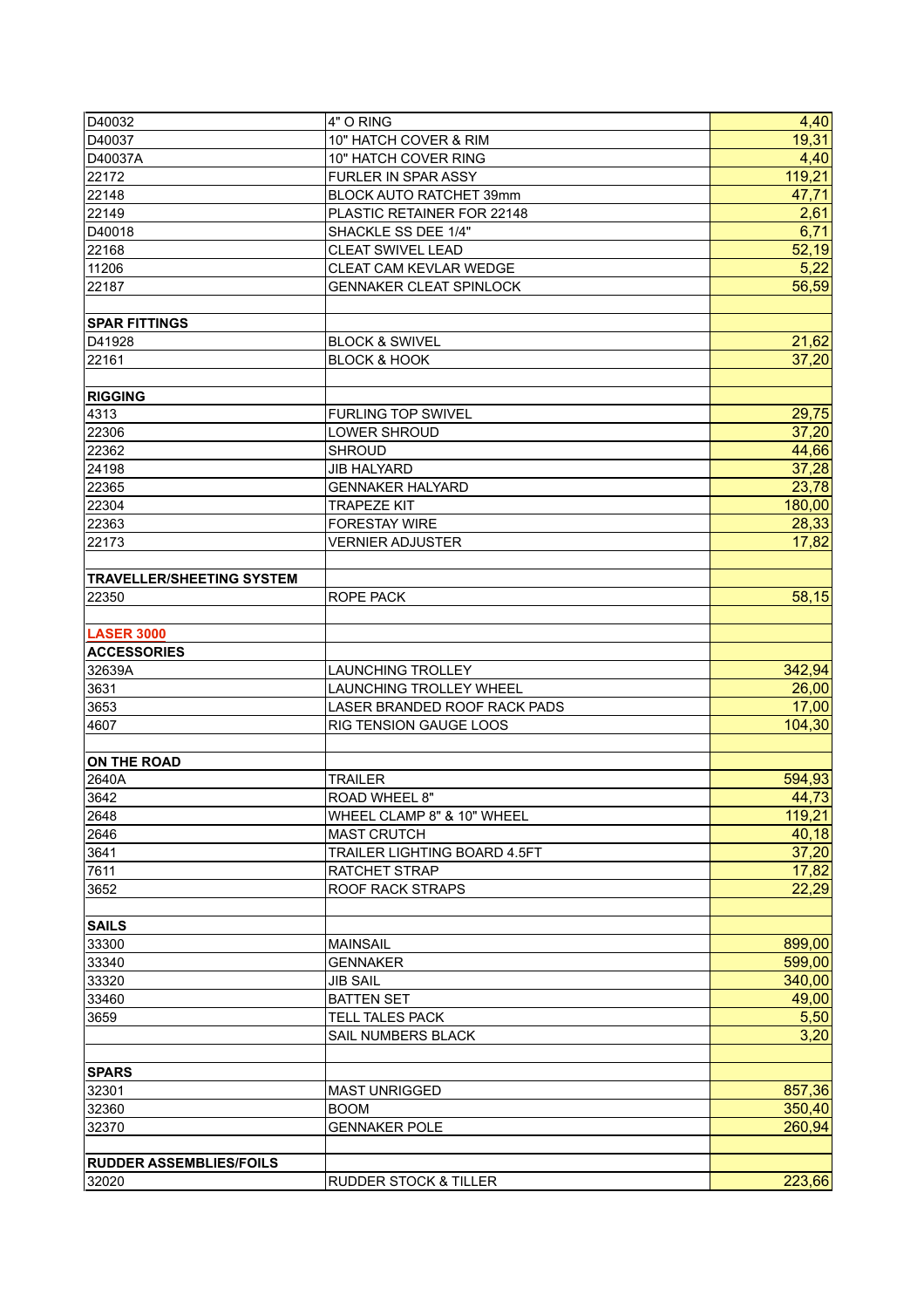| 2200                           | <b>CENTREBOARD ASSY</b>        | 365,31   |
|--------------------------------|--------------------------------|----------|
| 32216                          | <b>RUDDER ASSEMBLY</b>         | 445,83   |
| 2211                           | <b>RUDDER BLADE</b>            | 275,85   |
| 1625                           | TILLER FLEXI JOINT             | 6,90     |
|                                |                                |          |
| <b>SPAR FITTINGS</b>           |                                |          |
| 4313                           | <b>FURLING TOP SWIVEL</b>      | 34,00    |
| 32025                          | PLUG BOOM GOOSENECK            | 26,00    |
|                                |                                |          |
| <b>RIGGING</b>                 |                                |          |
| 32392                          | <b>TRAPEZE WIRE</b>            | 49,50    |
| 32391                          | <b>JIB HALYARD</b>             | 41,00    |
| 32390                          | LOWER SHROUD                   | 41,00    |
| 32019                          | <b>SHROUD</b>                  | 49,00    |
| 2351                           | <b>VERNIER ADJUSTER</b>        | 16,00    |
|                                |                                |          |
| <b>LASER 4000</b>              |                                |          |
| <b>ACCESSORIES</b>             |                                |          |
| 4600                           | <b>COVER TOP</b>               | 350,40   |
| 4606                           | COVER UNDER LIGHT WEIGHT       | 296,72   |
| 4639WM                         | <b>LAUNCHING TROLLEY</b>       | 492,05   |
| 3631                           | LAUNCHING TROLLEY WHEEL        | 26,00    |
| 77647                          | <b>TROLLEY JOCKEY WHEEL</b>    | 73,00    |
| 5603                           | <b>CENTREBOARD BAG</b>         | 82,00    |
| 4602                           | <b>RUDDER BAG</b>              | 82,00    |
| 4607                           | RIG TENSION GAUGE LOOS         | 104,30   |
|                                |                                |          |
| <b>ON THE ROAD</b>             |                                |          |
| 2640WM                         | <b>TRAILER</b>                 | 626,25   |
| 3642                           | ROAD WHEEL 8"                  | 44,73    |
| 2648                           | WHEEL CLAMP 8" & 10" WHEEL     | 119,21   |
| 3644                           | MAST SUPPORT FOR HIGH VEHICLES | 52,11    |
| 2646                           | <b>MAST CRUTCH</b>             | 40,18    |
| 3641                           | TRAILER LIGHTING BOARD 4.5FT   | 37,20    |
| 7611                           | RATCHET STRAP                  | 17,82    |
| 3652                           | <b>ROOF RACK STRAPS</b>        | 22,29    |
|                                |                                |          |
| <b>SAILS</b>                   |                                |          |
| 4740                           | <b>MAINSAIL</b>                | 1.165,00 |
| 4742                           | <b>JIB SAIL</b>                | 520,00   |
| 4744                           | <b>GENNAKER</b>                | 980,00   |
| 12002                          | BATTEN JIB TOP SHORT           | 21,00    |
| 12006                          | <b>BATTEN JIB LOWER LONG</b>   | 19,00    |
| 3659                           | TELL TALES PACK                | 5,50     |
| D60058                         | SAIL LETTER SET GBR            | 17,82    |
|                                | SAIL NUMBERS BLACK (SINGLE)    | 3,20     |
|                                |                                |          |
| <b>SPARS</b>                   |                                |          |
| 4700                           | <b>MAST INC RIGGING</b>        | 1.155,57 |
| 4701                           | <b>MAST UNRIGGED</b>           | 857,36   |
| 4760                           | <b>BOOM</b>                    | 342,94   |
| 4715                           | <b>GNAV STRUT ASSY</b>         | 178,93   |
| 4770                           | <b>GENNAKER POLE ASSY</b>      | 216,20   |
|                                |                                |          |
| <b>RUDDER ASSEMBLIES/FOILS</b> |                                |          |
| 5200                           | DAGGER BOARD                   | 402,59   |
| <b>COMRUABLK</b>               | <b>RUDDER ASSEMBLY</b>         | 559,15   |
| 4711                           | <b>RUDDER BLADE</b>            | 275,85   |
| 4712B                          | RUDDER HEAD & TILLER           | 350,40   |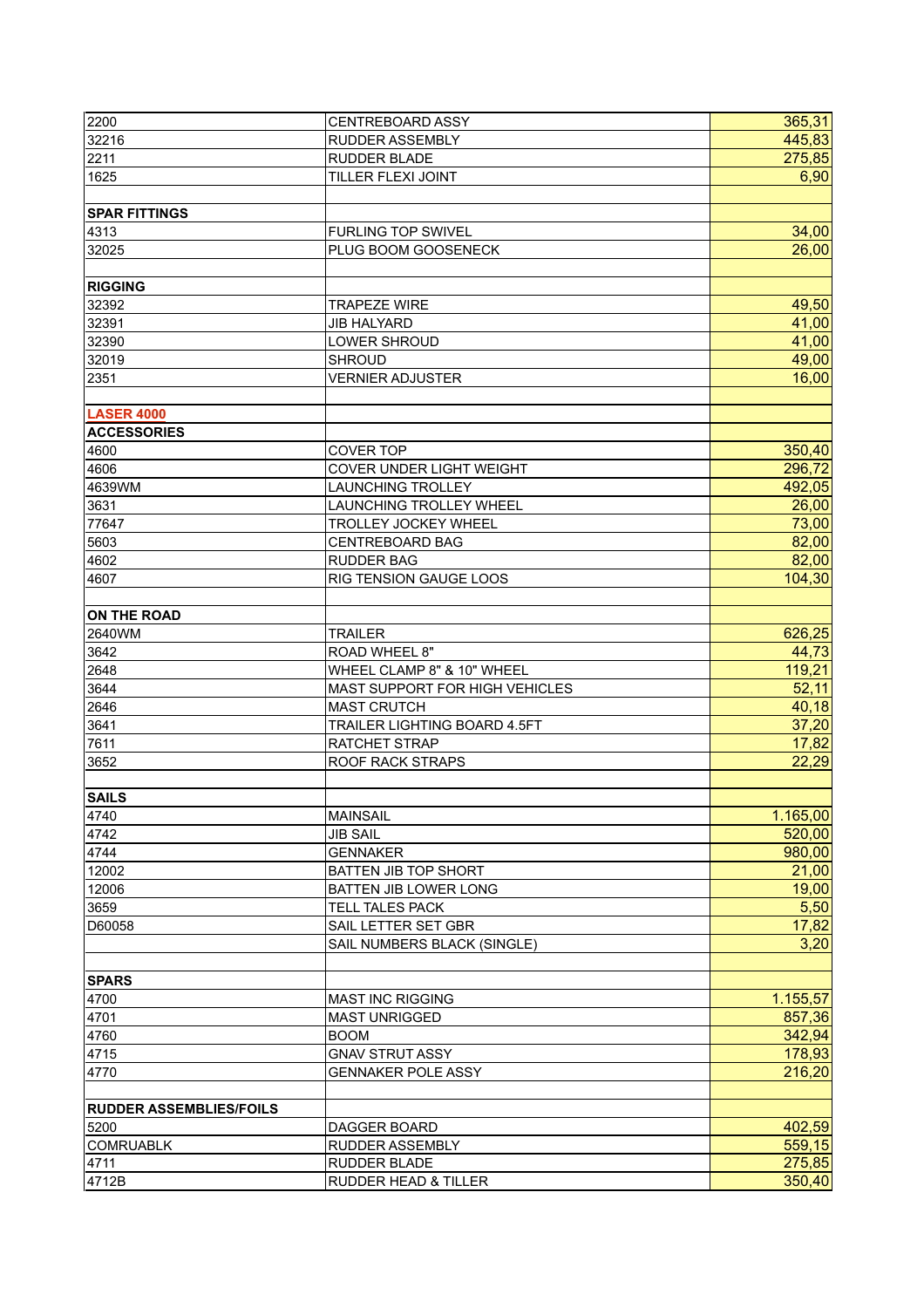| 4213                          | CARBON TILLER EXTENSION TELESCOPIC | 134,12   |
|-------------------------------|------------------------------------|----------|
| 4713                          | TILLER EXTENSION TELESCOPIC        | 96,92    |
| D40390                        | SADDLE FLEXI JOINT                 | 1,90     |
| 5616                          | TILLER FLEXI JOINT                 | 14,00    |
| 4721                          | PIVOT BOLT SET                     | 26,09    |
| 4710                          | <b>BOLT SET RUDDER HEAD</b>        | 17,00    |
| 4729                          | PINTLE RUDDER TOP                  | 33,00    |
| 4728                          | PINTLE RUDDER BOTTOM               | 33,00    |
|                               |                                    |          |
| <b>HULL/DECK FITTINGS</b>     |                                    |          |
| 5132                          | <b>LEAD INGOT 6KG</b>              | 73,00    |
| 5121                          | <b>BLOCK RATCHET</b>               | 66,00    |
| 4771                          | <b>BLOCK BACK/BACK</b>             | 25,00    |
| 4664                          | <b>TRAMPOLINE PORT</b>             | 104,37   |
| 4665                          | <b>TRAMPOLINE STBD</b>             | 104,37   |
| 4128B                         | <b>MAST STEP BLACK</b>             | 32,00    |
| 5183                          | PIN TRAPEZE RACK                   | 11,90    |
|                               | U BOLT WEAR PAD KIT                | 8,50     |
| 4166                          |                                    |          |
| 1542                          | <b>HARKEN SPRING</b>               | 2,90     |
| 1312                          | <b>RACK PLUG</b>                   | 15,00    |
|                               |                                    |          |
| <b>SPAR FITTINGS</b><br>4718T | <b>GNAV TOGGLE</b>                 | 11,85    |
|                               |                                    |          |
| 4704                          | CLEVIS PIN GOOSENECK               | 2,91     |
| 4708                          | <b>BLOCK GNAV PURCHASE</b>         | 14,84    |
| 2520                          | <b>SHACKLE</b>                     | 2,98     |
| 4707                          | <b>GNAV SLIDER</b>                 | 44,66    |
| 4196                          | <b>GOOSENECK</b>                   | 52,11    |
|                               |                                    |          |
| <b>RIGGING</b>                |                                    |          |
| 4784                          | <b>SHROUD LOWER</b>                | 41,00    |
| 4783                          | <b>SHROUD</b>                      | 49,00    |
| 4781                          | <b>TRAPEZE WIRE RACE</b>           | 33,00    |
| 4782                          | <b>TRAPEZE WIRE</b>                | 33,00    |
| 4746                          | <b>GENNAKER HALYARD</b>            | 49,00    |
| 4714                          | <b>GNAV CASCADE ASSY</b>           | 73,00    |
| 4198                          | <b>JIB HALYARD</b>                 | 49,00    |
| 2351                          | <b>VERNIER ADJUSTER</b>            | 15,90    |
| D40262                        | SPLIT RING 14mm                    | 1,90     |
|                               |                                    |          |
| <b>LASER 5000</b>             |                                    |          |
| <b>ACCESSORIES</b>            |                                    |          |
| 5603                          | <b>CENTREBOARD BAG</b>             | 82,00    |
| SB3612                        | <b>MAST BAG</b>                    | 49,00    |
| 3631                          | LAUNCHING TROLLEY WHEEL            | 26,00    |
| 4607                          | <b>RIG TENSION GAUGE LOOS</b>      | 104,30   |
|                               |                                    |          |
| <b>ON THE ROAD</b>            |                                    |          |
| 3649                          | ROAD WHEEL 10"                     | 59,64    |
| 2648                          | WHEEL CLAMP 8" & 10" WHEEL         | 119,21   |
| 2646                          | <b>MAST CRUTCH</b>                 | 40,18    |
| 3645                          | TRAILER LIGHTING BOARD 7FT         | 74,48    |
| 7611                          | RATCHET STRAP                      | 17,82    |
|                               |                                    |          |
| <b>SAILS</b>                  |                                    |          |
| 5400                          | <b>MAINSAIL &amp; BATTENS</b>      | 1.170,00 |
| 5420                          | <b>JIB SAIL</b>                    | 520,00   |
| 5440                          | <b>GENNAKER</b>                    | 980,00   |
| 3659                          | <b>TELL TALES PACK</b>             | 5,50     |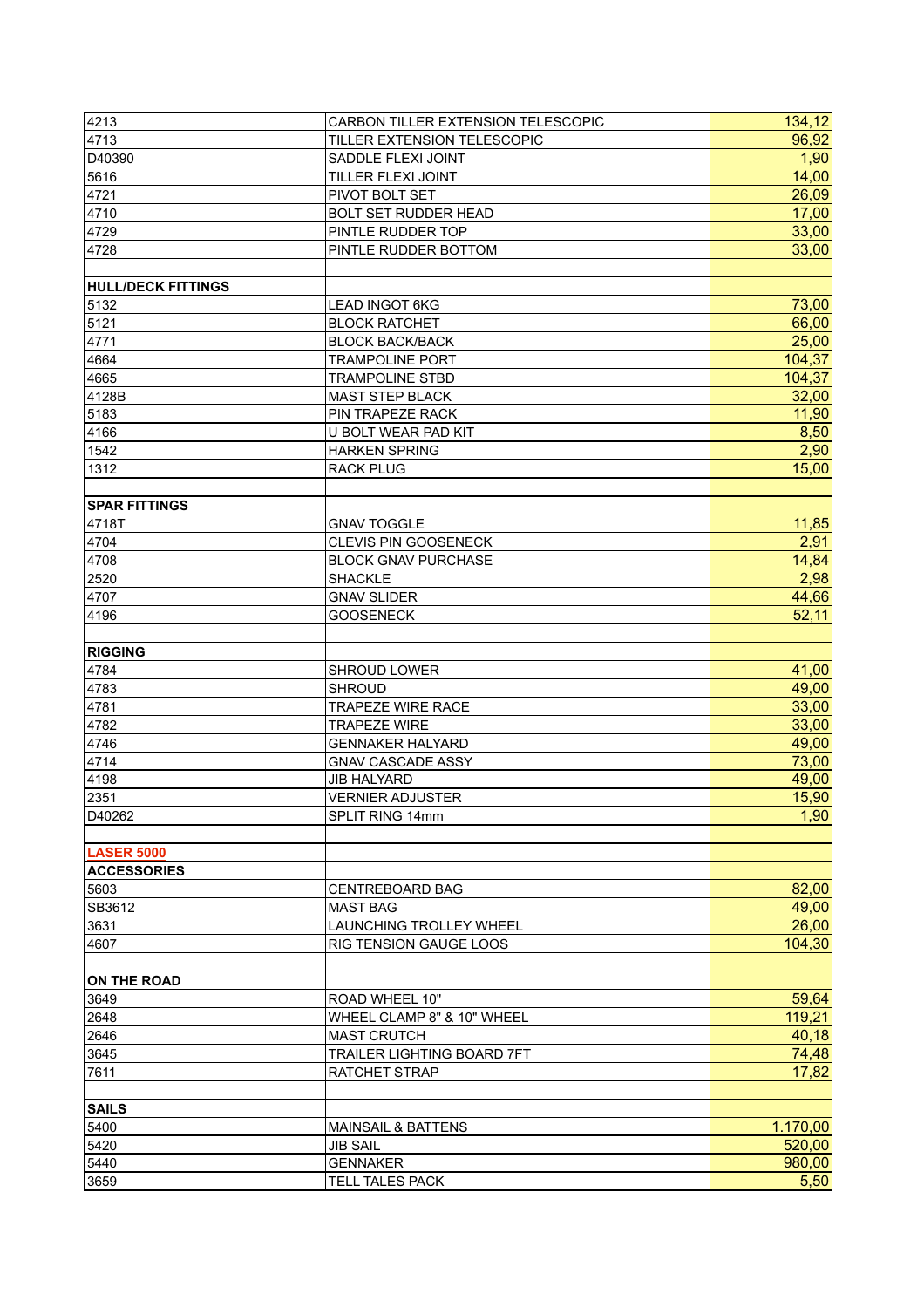|                                | SAIL NUMBERS BLACK              | 3,20     |
|--------------------------------|---------------------------------|----------|
|                                |                                 |          |
| <b>SPARS</b>                   |                                 |          |
| 5301B                          | <b>MAST UNRIGGED</b>            | 1.304,68 |
| 5360B                          | <b>BOOM</b>                     | 521,87   |
|                                |                                 |          |
| <b>RUDDER ASSEMBLIES/FOILS</b> |                                 |          |
| 5200                           | DAGGER BOARD                    | 402,59   |
| 5211                           | RUDDER BLADE                    | 275,85   |
| 5212                           | <b>RUDDER HEAD &amp; TILLER</b> | 350,40   |
| 5616                           | TILLER FLEXI JOINT              | 12,67    |
| 4721                           | PIVOT BOLT SET                  | 26,09    |
|                                |                                 |          |
| <b>HULL/DECK FITTINGS</b>      |                                 |          |
| 3155                           | TRANSOM DRAIN BUNG COMPLETE     | 4,40     |
| 5164                           | <b>BLOCK SINGLE INC SPRING</b>  | 22,29    |
| 5121                           | <b>BLOCK RATCHET</b>            | 59,64    |
| 3610FR                         | FREDRICKSON RATCHET BLOCK 60MM  | 87,90    |
| 5125                           | PLATE SHROUD PORT               | 17,15    |
|                                |                                 | 17,15    |
| 5126                           | PLATE SHROUD STBD               |          |
| 5183                           | PIN TRAPEZE RACK                | 10,36    |
| 3617                           | 4" INSPECTION HATCH BAG         | 22,29    |
| 3616                           | 4" HATCH INC O RING WHITE       | 14,17    |
| 3143                           | <b>CLEAT CLAM</b>               | 10,36    |
| 0300                           | SCREW 1/2 INCH PAN HEAD         | 0,37     |
|                                |                                 |          |
| <b>BAHIA</b>                   |                                 |          |
| <b>ACCESSORIES</b>             |                                 |          |
| 15016                          | <b>TOP COVER</b>                | 379,00   |
| 15017                          | <b>UNDER COVER</b>              | 360,00   |
| 15006                          | <b>TROLLEY</b>                  | 499,00   |
| 3631                           | LAUNCHING TROLLEY WHEEL         | 26,00    |
| 77647                          | TROLLEY JOCKEY WHEEL            | 73,00    |
| 15006S                         | STACKING TROLLEY SUPPORT        | 82,00    |
| 4602                           | <b>RUDDER BAG</b>               | 82,00    |
| 15010                          | <b>TRAPEZE KIT</b>              | 180,00   |
| 15011                          | STORAGE BOX EX LID              | 225,00   |
| 15024                          | STORAGE BOX LID ICE BLUE        | 115,00   |
| 15025                          | STORAGE BOX LID RED             | 115,00   |
| 15013                          | <b>OARS</b>                     | 115,00   |
| 15014                          | <b>ENGINE BRACKET</b>           | 158,00   |
| 3609                           | <b>BURGEE</b>                   | 10,50    |
| 3609C                          | <b>BURGEE CLIP</b>              | 5,90     |
| 15015                          | <b>MAST HEAD FLOAT</b>          | 115,00   |
|                                |                                 |          |
| <b>ON THE ROAD</b>             |                                 |          |
| 2640WM                         | <b>TRAILER</b>                  | 626,25   |
| 3642                           | <b>ROAD WHEEL 8"</b>            | 44,73    |
| 2648                           | WHEEL CLAMP 8" & 10" WHEEL      | 119,21   |
| 3644                           | MAST SUPPORT FOR HIGH VEHICLES  | 52,11    |
| 2646                           | <b>MAST CRUTCH</b>              | 40,18    |
| 3641                           | TRAILER LIGHTING BOARD 4.5FT    | 37,20    |
| 7611                           | <b>RATCHET STRAP</b>            | 17,82    |
|                                |                                 |          |
| <b>SAILS</b>                   |                                 |          |
| 15030                          | <b>MAINSAIL</b>                 | 830,00   |
|                                |                                 | 980,00   |
| 15031                          | <b>MAINSAIL MYLAR</b>           |          |
| 15032                          | <b>JIB</b>                      | 360,00   |
| 15033                          | <b>GENNAKER</b>                 | 750,00   |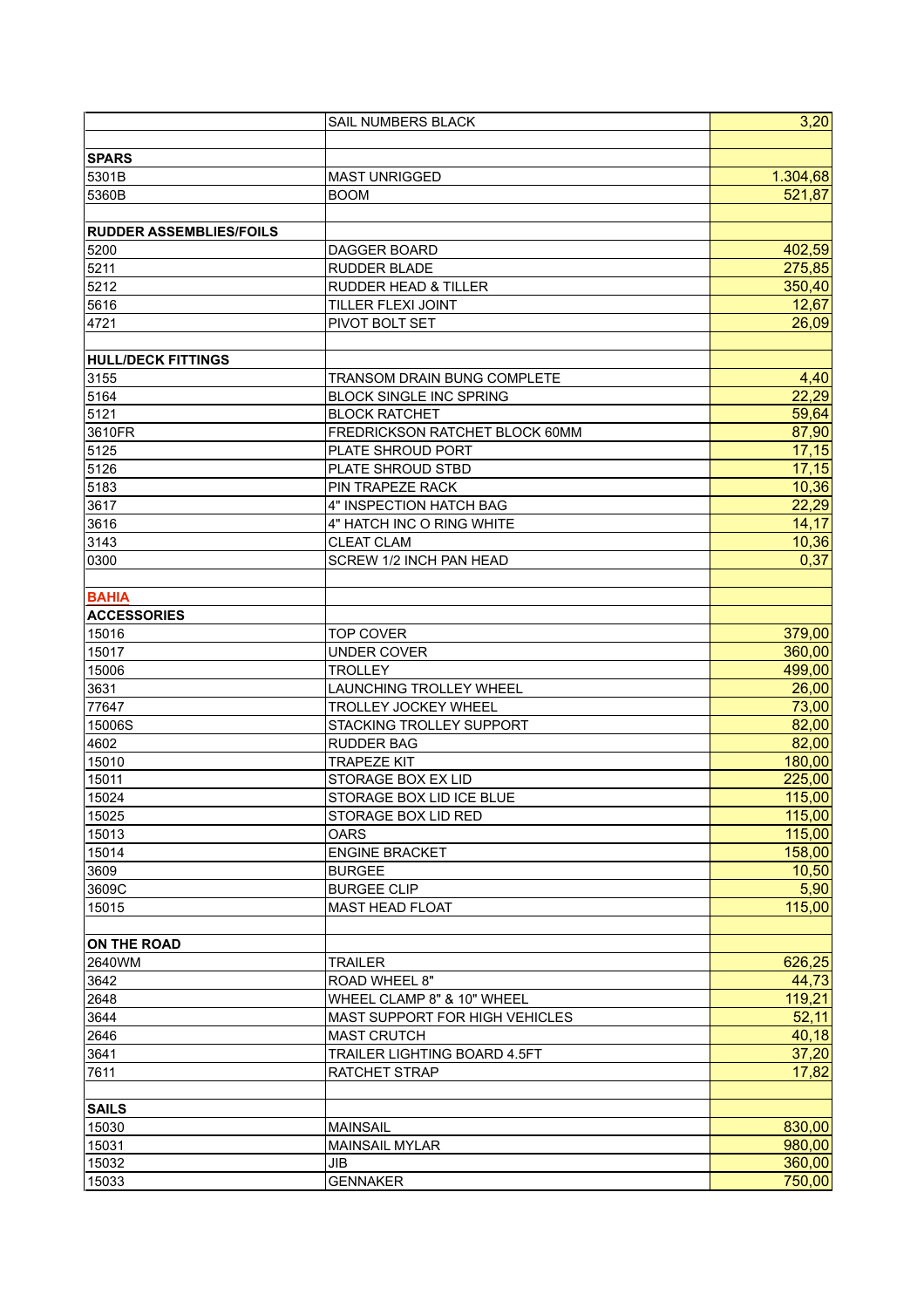|                                | SAIL NUMBERS BLACK                    | 3,20     |
|--------------------------------|---------------------------------------|----------|
|                                |                                       |          |
| <b>SPARS</b>                   |                                       |          |
| 15020                          | <b>MAST RIGGED</b>                    | 1.170,00 |
| 15021                          | <b>MAST UNRIGGED</b>                  | 860,00   |
| 15022                          | <b>BOOM ASSY COMPLETE</b>             | 360,00   |
| 15023                          | <b>GENNAKER POLE</b>                  | 190,00   |
|                                |                                       |          |
| <b>RUDDER ASSEMBLIES/FOILS</b> |                                       |          |
| 22492                          | CENTREBOARD                           | 449,00   |
| 15040                          | RUDDER ASSEMBLY                       | 565,00   |
| 77211                          | <b>RUDDER BLADE</b>                   | 280,00   |
| 24713                          | <b>TILLER EXTENSION</b>               | 58,00    |
|                                |                                       |          |
| <b>HULL/DECK FITTINGS</b>      |                                       |          |
| 15026                          | <b>TRANSOM FLAPS</b>                  | 3,80     |
| D40031                         | <b>4" HATCH COVER</b>                 | 6,90     |
| D40032                         | 4" O RING                             | 5,80     |
| 3142                           | <b>FAIRLEAD BLUE</b>                  | 2,90     |
| 15027                          | <b>GENNAKER SOCK</b>                  | 136,00   |
| 15035                          | <b>MAST STEP</b>                      | 41,00    |
| 22148                          | BLOCK AUTO RATCHET 39mm               | 52,00    |
| 66046                          | <b>FURLING DRUM</b>                   | 68,00    |
|                                |                                       |          |
| <b>SPAR FITTINGS</b>           |                                       |          |
| 15036                          | <b>MAST HEEL</b>                      | 68,00    |
|                                |                                       |          |
|                                |                                       |          |
| <b>STARTOS/STRATOS KEEL</b>    |                                       |          |
| <b>ACCESSORIES</b>             |                                       |          |
| 77600                          | <b>TOP COVER</b>                      | 402,59   |
| 77600K                         | <b>TOP COVER KEEL</b>                 | 402,59   |
| 77602K                         | <b>UNDER COVER</b>                    | 402,59   |
| 4602                           | <b>RUDDER BAG</b>                     | 74,48    |
| 77644                          | <b>LAUNCHING TROLLEY</b>              | 594,93   |
| 77644K                         | <b>LAUNCHING TROLLEY KEEL</b>         | 633,70   |
| 3631                           | <b>LAUNCHING TROLLEY WHEEL</b>        | 22,29    |
| 77646                          | <b>JOCKEY WHEEL OPTION</b>            | 111,76   |
| 77774                          | ENGINE BRACKET KIT                    | 201,22   |
| 77301                          | <b>TRAPEZE WIRE OPTION</b>            | 178,93   |
| 3609                           | <b>BURGEE</b>                         | 8,87     |
| 3609C                          | <b>BURGEE CLIP</b>                    | 5,22     |
| 3653                           | LASER BRANDED ROOF RACK PADS          | 14,84    |
| 4607                           | RIG TENSION GAUGE LOOS                | 104,30   |
|                                |                                       |          |
| <b>ON THE ROAD</b>             |                                       |          |
| 77645                          | <b>TRAILER</b>                        | 857,36   |
| 3644                           | <b>MAST SUPPORT FOR HIGH VEHICLES</b> | 52,11    |
| 3642A                          | ROAD WHEEL 10"                        | 67,10    |
| 2648                           | WHEEL CLAMP 8" & 10" WHEEL            | 119,21   |
| 2646                           | <b>MAST CRUTCH</b>                    | 40,18    |
| 3645                           | TRAILER LIGHTING BOARD 7FT            | 74,48    |
| 7611                           | RATCHET STRAP                         | 17,82    |
| 3652                           | <b>ROOF RACK STRAPS</b>               | 22,29    |
|                                |                                       |          |
| <b>SAILS</b>                   |                                       |          |
| 77400                          | <b>MAINSAIL</b>                       | 969,19   |
| 77400K                         | <b>MAINSAIL KEEL</b>                  | 969,19   |
| 77420                          | <b>JIB SAIL</b>                       | 365,31   |
|                                |                                       |          |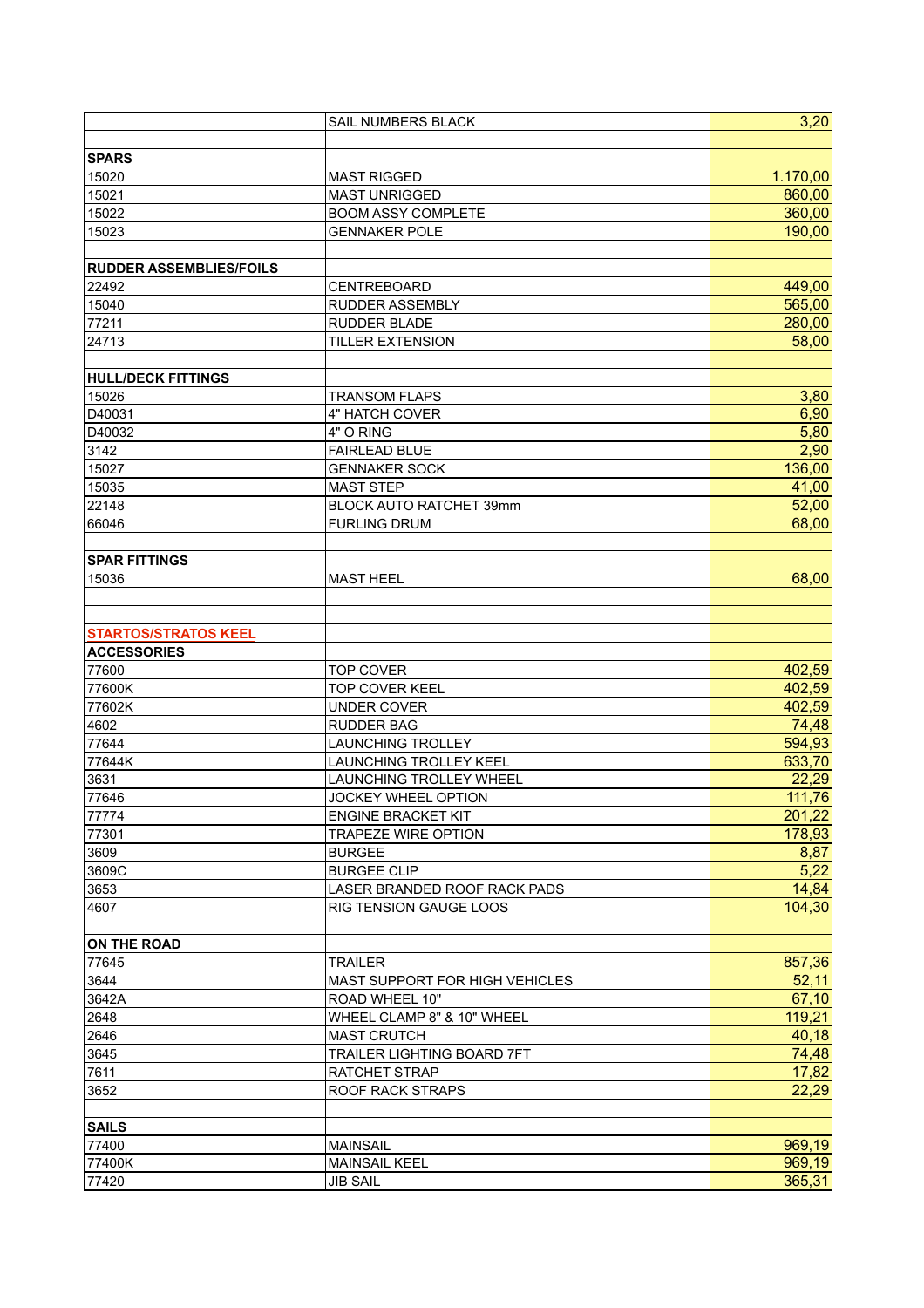| 77430                          | <b>GENNAKER SAIL</b>            | 744,04   |
|--------------------------------|---------------------------------|----------|
| 3659                           | <b>TELL TALES PACK</b>          | 4,40     |
|                                | SAIL NUMBERS BLACK              | 2,91     |
|                                |                                 |          |
| <b>SPARS</b>                   |                                 |          |
| 77300                          | <b>MAST INC RIGGING</b>         | 1.155,57 |
| 77300EX                        | <b>MAST UNRIGGED</b>            | 857,36   |
| 77360                          | <b>BOOM ASSY COMPLETE</b>       | 350,40   |
| 77115                          | <b>GENNAKER POLE/RIGGED</b>     | 186,38   |
|                                |                                 |          |
| <b>RUDDER ASSEMBLIES/FOILS</b> |                                 |          |
| 22492                          | <b>CENTREBOARD</b>              | 439,86   |
| <b>STRRDABLK</b>               | <b>RUDDER ASSEMBLY</b>          | 559,15   |
| 77210                          | <b>RUDDER HEAD &amp; TILLER</b> | 365,31   |
| 77211                          | <b>RUDDER BLADE</b>             | 275,85   |
| 24713                          | <b>TILLER EXTENSION</b>         | 52,11    |
| 4729                           | PINTLE RUDDER TOP               | 29,75    |
| 4728                           | PINTLE RUDDER BOTTOM            | 29,75    |
|                                |                                 | 26,09    |
| 4721                           | PIVOT BOLT SET                  |          |
| 4710                           | <b>BOLT SET RUDDER HEAD</b>     | 14,84    |
| 22493                          | CENTREBOARD FRICTION ASSY       | 19,31    |
| 5616                           | TILLER FLEXI JOINT              | 12,67    |
| D40390                         | SADDLE FLEXI JOINT              | 1,49     |
| <b>HULL/DECK FITTINGS</b>      |                                 |          |
| 3140                           | <b>GRABRAIL GREY</b>            | 25,27    |
| 3139                           | <b>GROMMET</b>                  | 0,30     |
| 6110V                          | DRAIN BUNG COMPLETE             | 4,40     |
| 4130                           | <b>TOESTRAP</b>                 | 28,26    |
| 22148                          | BLOCK AUTO RATCHET 39mm         | 47,71    |
| 22172                          | FURLER IN SPAR ASSY             | 119,21   |
| 77135                          | U BOLT BOW                      | 16,33    |
| D40031                         | 4" HATCH COVER                  | 5,89     |
| D40032                         | 4" O RING                       | 4,40     |
| 77114                          | <b>GENNAKER SOCK</b>            | 149,03   |
| 77119                          | <b>BAG STOWAGE</b>              | 74,48    |
| 5121                           | <b>BLOCK RATCHET</b>            | 59,64    |
| D40018                         | SHACKLE SS DEE 1/4"             | 6,71     |
| 5126                           | PLATE SHROUD STBD               | 17,15    |
| 5125                           | PLATE SHROUD PORT               | 17,15    |
| 1923                           | <b>CLIP RUDDER RETAINER</b>     | 4,40     |
| 0300                           | SCREW 1/2 INCH PAN HEAD         | 0,37     |
|                                |                                 |          |
| <b>SPAR FITTINGS</b>           |                                 |          |
| 77305                          | <b>BOOM I/B END</b>             | 37,28    |
| 77309                          | <b>GOOSENECK INC SPINDLE</b>    | 52,11    |
| 77310                          | BOOM I/B END (POST DEC 04)      | 74,48    |
| 77306                          | <b>BOOM END O/B</b>             | 35,71    |
|                                |                                 |          |
| <b>RIGGING</b>                 |                                 |          |
| 77364                          | <b>TRAPEZE WIRE</b>             | 37,20    |
| 77365                          | <b>FORESTAY</b>                 | 29,75    |
| 77366                          | <b>JIB PURCHASE</b>             | 59,57    |
| 77368                          | <b>GENNAKER HALYARD</b>         | 23,78    |
| 77363                          | <b>SHROUD LOWER</b>             | 37,20    |
| 77362                          | <b>HALYARD JIB</b>              | 44,66    |
| 77361                          | <b>WIRE SHROUD</b>              | 44,66    |
| 22173                          | <b>VERNIER ADJUSTER</b>         | 17,82    |
|                                |                                 |          |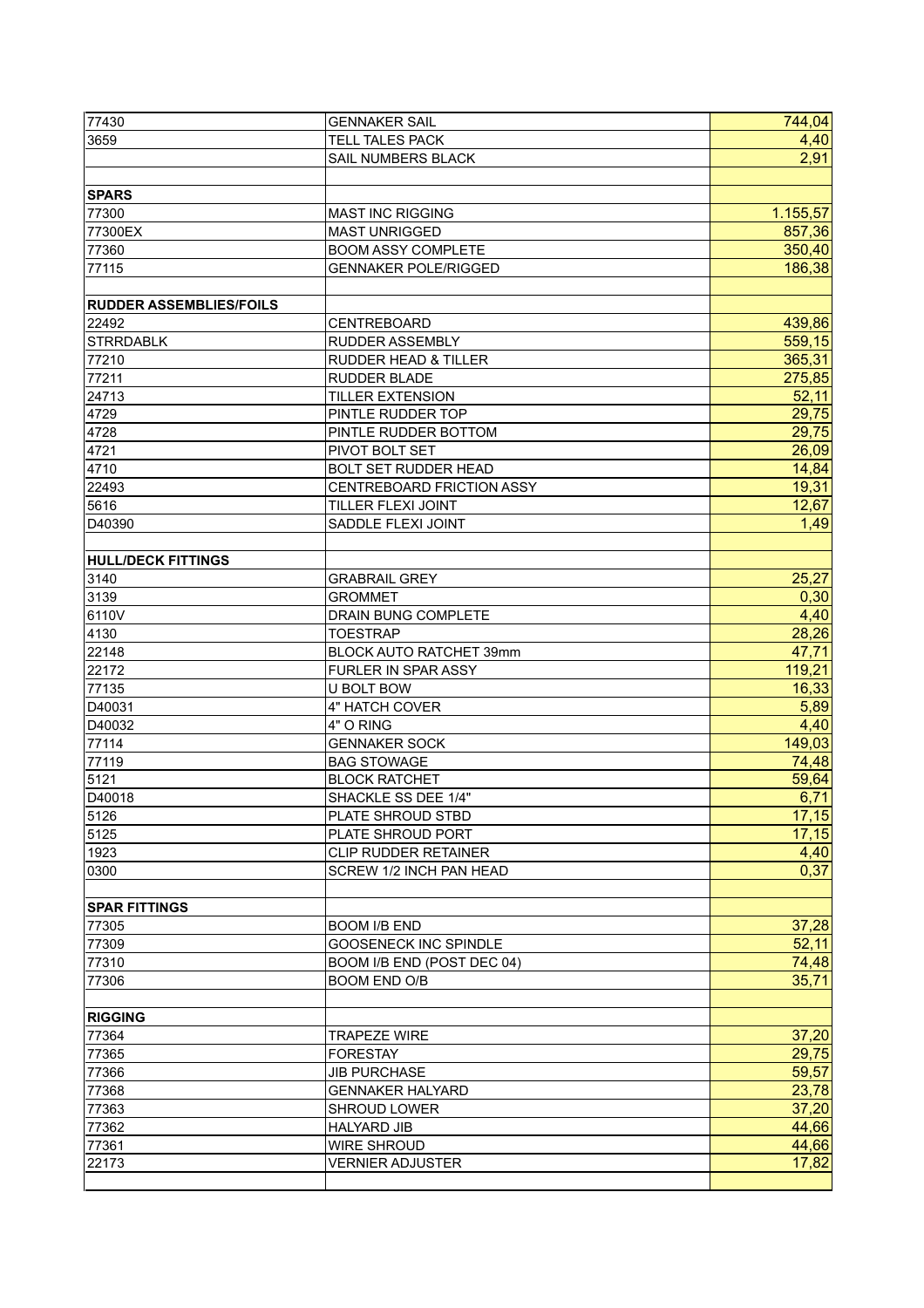| <b>TRAVELLER/SHEETING SYSTEM</b> |                                 |          |
|----------------------------------|---------------------------------|----------|
| 77116                            | ROPE PACK                       | 67,10    |
|                                  |                                 |          |
|                                  |                                 |          |
| <b>VORTEX</b>                    |                                 |          |
| <b>ACCESSORIES</b>               |                                 |          |
| 6600V                            | <b>TOP COVER</b>                | 223,66   |
| 6602V                            | <b>RUDDER BAG</b>               | 59,57    |
| 6639V                            | <b>TROLLEY</b>                  | 439,86   |
| 3631                             | <b>TROLLEY WHEEL</b>            | 22,29    |
|                                  |                                 |          |
| <b>ON THE ROAD</b>               |                                 |          |
|                                  |                                 |          |
| 2640WM                           | <b>TRAILER</b>                  | 626,25   |
| 3644                             | MAST SUPPORT FOR HIGH VEHICLES  | 59,57    |
| 3642                             | ROAD WHEEL 8"                   | 44,73    |
| 2648                             | WHEEL CLAMP 8" & 10" WHEEL      | 119,21   |
| 2646                             | <b>MAST CRUTCH</b>              | 40,18    |
| 3641                             | TRAILER LIGHTING BOARD 4.5FT    | 37,20    |
| 7611                             | RATCHET STRAP                   | 17,82    |
| 3652                             | <b>ROOF RACK STRAPS</b>         | 22,29    |
|                                  |                                 |          |
| <b>SAILS</b>                     |                                 |          |
| 6400V                            | <b>MAINSAIL &amp; BATTENS</b>   | 893,15   |
| 3659                             | <b>TELL TALES PACK</b>          | 4,40     |
|                                  | SAIL NUMBERS BLACK (SINGLE)     | 2,91     |
|                                  |                                 |          |
| <b>SPAR</b>                      |                                 |          |
| 6300V                            | MAST COMPLETE                   | 1.155,57 |
| 6360V                            | <b>BOOM INCLUDING GNAV</b>      | 445,83   |
|                                  |                                 |          |
| <b>RUDDER ASSEMBLIES/FOILS</b>   |                                 |          |
| <b>VORCBA</b>                    | FOIL COMPLETE                   | 74,48    |
| 6136V                            | FOIL END CAP                    | 10,36    |
|                                  |                                 |          |
| 6131V                            | <b>RUDDER HEAD &amp; TILLER</b> | 193,76   |
|                                  |                                 |          |
| <b>HULL/DECK FITTINGS</b>        |                                 |          |
| 6126V                            | <b>MAST STEP</b>                | 14,84    |
| 6141V                            | MAINSHEET BLOCK & JAMMER        | 164,02   |
| 6110V                            | DRAIN BUNG COMPLETE             | 4,40     |
| 4155                             | <b>GUDGEON</b>                  | 17,82    |
| 1923                             | RUDDER CLIP                     | 4,40     |
|                                  |                                 |          |
| <b>SPAR FITTINGS</b>             |                                 |          |
| 6372V                            | PIN GOOSENECK                   | 16,33    |
| 6366V                            | <b>GNAV BAR &amp; CAR</b>       | 178,93   |
|                                  |                                 |          |
| <b>RIGGING</b>                   |                                 |          |
| 6367V                            | <b>SHROUD</b>                   | 29,75    |
| 6369V                            | FORESTAY WIRE INC BRIDLE        | 74,48    |
| 6371V                            | TRAPEZE WIRE VORTEX             | 37,20    |
|                                  |                                 |          |
|                                  |                                 |          |
| <b>LASER SB3</b>                 |                                 |          |
|                                  |                                 |          |
| <b>ACCESSORIES</b>               |                                 |          |
| SB3600                           | <b>TOP COVER</b>                | 680,00   |
| SB3640                           | <b>UNDER COVER</b>              | 680,00   |
| SB3611                           | QUIVER BAG                      | 159,00   |
| SB3612                           | <b>MAST BAG</b>                 | 49,00    |
| 3607                             | <b>WIND INDICATOR - LARGE</b>   | 41,00    |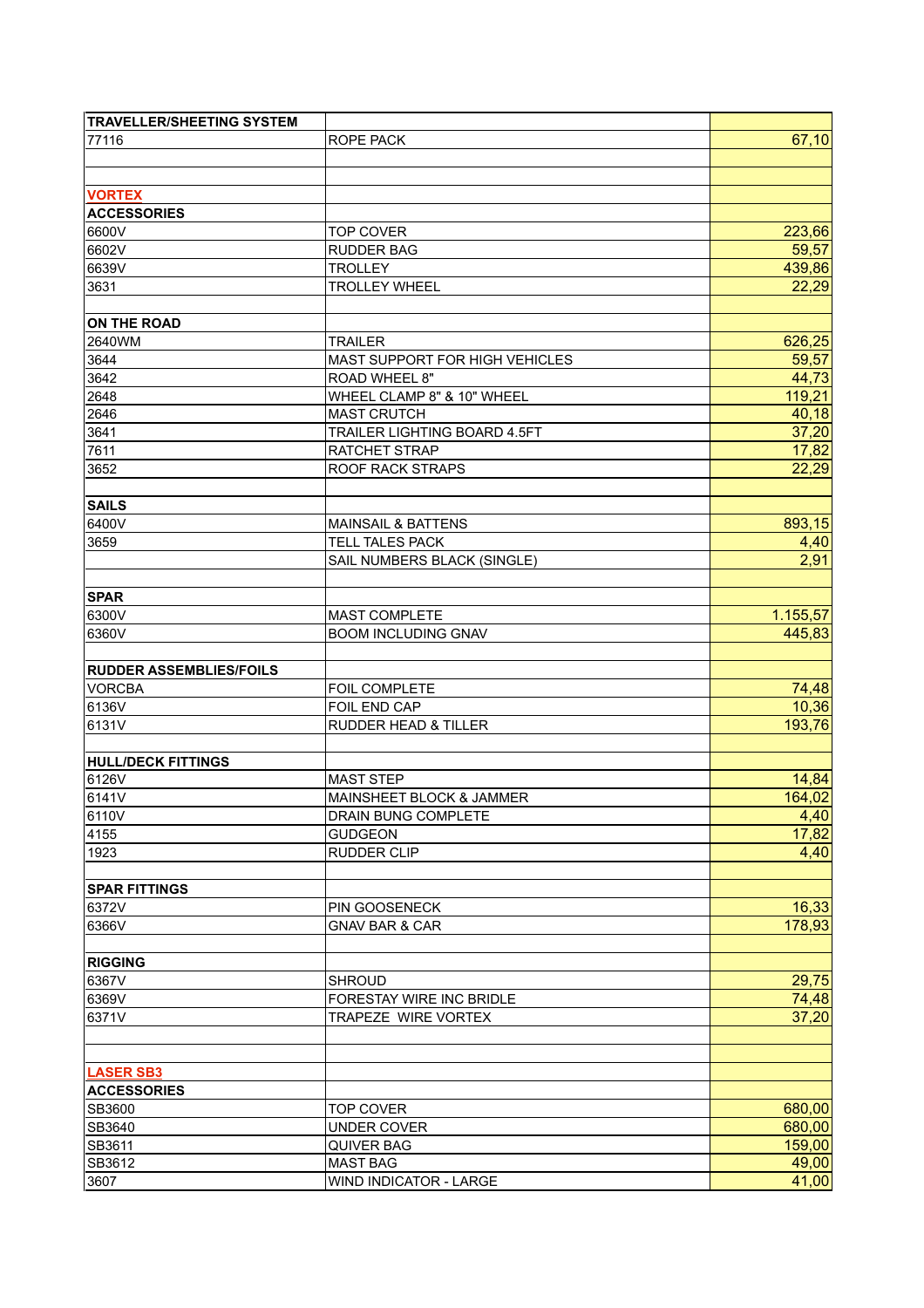| SB3620                         | <b>COCKPIT TIDY BAGS - PAIR</b>     | 105,00   |
|--------------------------------|-------------------------------------|----------|
| SB3920                         | <b>BUOYANCY BAG KIT</b>             | 299,00   |
| SB3900                         | <b>OUT-BOARD BRACKET</b>            | 339,00   |
| SB3950                         | <b>LIFTING STRAPS</b>               | 99,00    |
| SB3610                         | RUDDER COVER                        | 115,00   |
| 4607                           | RIG TENSION GAUGE LOOS              | 107,00   |
|                                |                                     |          |
| <b>ON THE ROAD</b>             |                                     |          |
| SB3800                         | <b>TRAILER</b>                      | 5.658,59 |
| 3645                           | TRAILER LIGHTING BOARD 7FT          | 74,48    |
|                                |                                     |          |
| <b>SAILS</b>                   |                                     |          |
| SB3300                         | <b>MAINSAIL</b>                     | 1.870,00 |
| SB3200                         | <b>JIB SAIL</b>                     | 910,00   |
| SB3400                         | <b>GENNAKER</b>                     | 1.940,00 |
| SB3400W                        | <b>WHITE GENNAKER</b>               | 1.940,00 |
| 12000                          | TOP BATTEN MAIN                     | 37,00    |
| 12007                          | <b>JIB BATTEN CENTRE</b>            | 14,00    |
| 3659                           | <b>TELL TALES PACK</b>              | 5,50     |
|                                | SAIL NUMBERS BLACK                  | 3,20     |
|                                |                                     |          |
| <b>SPARS</b>                   |                                     |          |
| SB3710                         | <b>MAST INC RIGGING</b>             | 4.700,00 |
| SB3715                         | <b>MAST UNRIGGED</b>                | 3.510,00 |
| SB3720                         | <b>BOOM</b>                         | 690,00   |
| SB3730                         | <b>GENNAKER POLE</b>                | 1.040,00 |
|                                |                                     |          |
| <b>RUDDER ASSEMBLIES/FOILS</b> |                                     |          |
| SB3RDAWHT                      | <b>RUDDER ASSEMBLY</b>              | 970,00   |
| SB3KELWHT                      | <b>KEEL WHITE</b>                   | 3.590,00 |
| SB3000                         | <b>KEEL HOIST LINE</b>              | 59,00    |
| SB3003                         | HOIST POST COMPLETE                 | 449,00   |
| SB3008                         | <b>KEEL SHIM KIT</b>                | 17,00    |
| SB3TIL                         | <b>TILLER</b>                       | 224,00   |
| 4713                           | TILLER EXTENSION TELESCOPIC         | 99,00    |
| SB3010                         | RUDDER & TRANSOM GUDGEON SET        | 189,00   |
| <b>SB3010PIN</b>               | <b>RUDDER PIN</b>                   | 27,50    |
| SB3071                         | <b>LIFTING BLOCK</b>                | 27,00    |
| SB3740                         | <b>GUDGEON BRASS BUSH INSERT</b>    | 3,90     |
|                                |                                     |          |
| <b>HULL/DECK FITTINGS</b>      |                                     |          |
| SB3023                         | <b>MAST STEP</b>                    | 82,00    |
| <b>SB3KTPVGR</b>               | <b>KEEL COVER PLATE</b>             | 82,00    |
| SB3MSGVGR                      | <b>MAST GATE</b>                    | 115,00   |
| SB3010                         | RUDDER/TRANSOM GUDGEON SET          | 189,00   |
| SB3015                         | ROUND HATCH (MOONLIGHT)             | 405,00   |
| SB3018                         | <b>GRANNY RAIL PORT</b>             | 218,00   |
| SB3019                         | <b>GRANNY RAIL STBD</b>             | 218,00   |
| SB3026                         | KEEL BOX BUFFER                     | 41,00    |
| SB3029                         | <b>GENNAKER D-RING WEBBING</b>      | 22,50    |
| SB3030                         | KEEL HOLD DOWN STRAP                | 25,40    |
| SB3031                         | <b>GENNAKER BAG FRAME</b>           | 168,00   |
| SB3038                         | SCUPPER PLATES BLACK ANODISED       | 106,00   |
| SB3045                         | <b>KEEL PACKER FRONT &amp; BACK</b> | 26,00    |
| SB3630                         | <b>GENNAKER BAG</b>                 | 264,00   |
|                                |                                     |          |
|                                |                                     |          |
| <b>SPAR FITTINGS</b>           |                                     | 39,50    |
| SB3043                         | <b>BACKSTAY FLICKER</b>             |          |
| SB3721                         | <b>GNAV BAR &amp; CAR</b>           | 262,00   |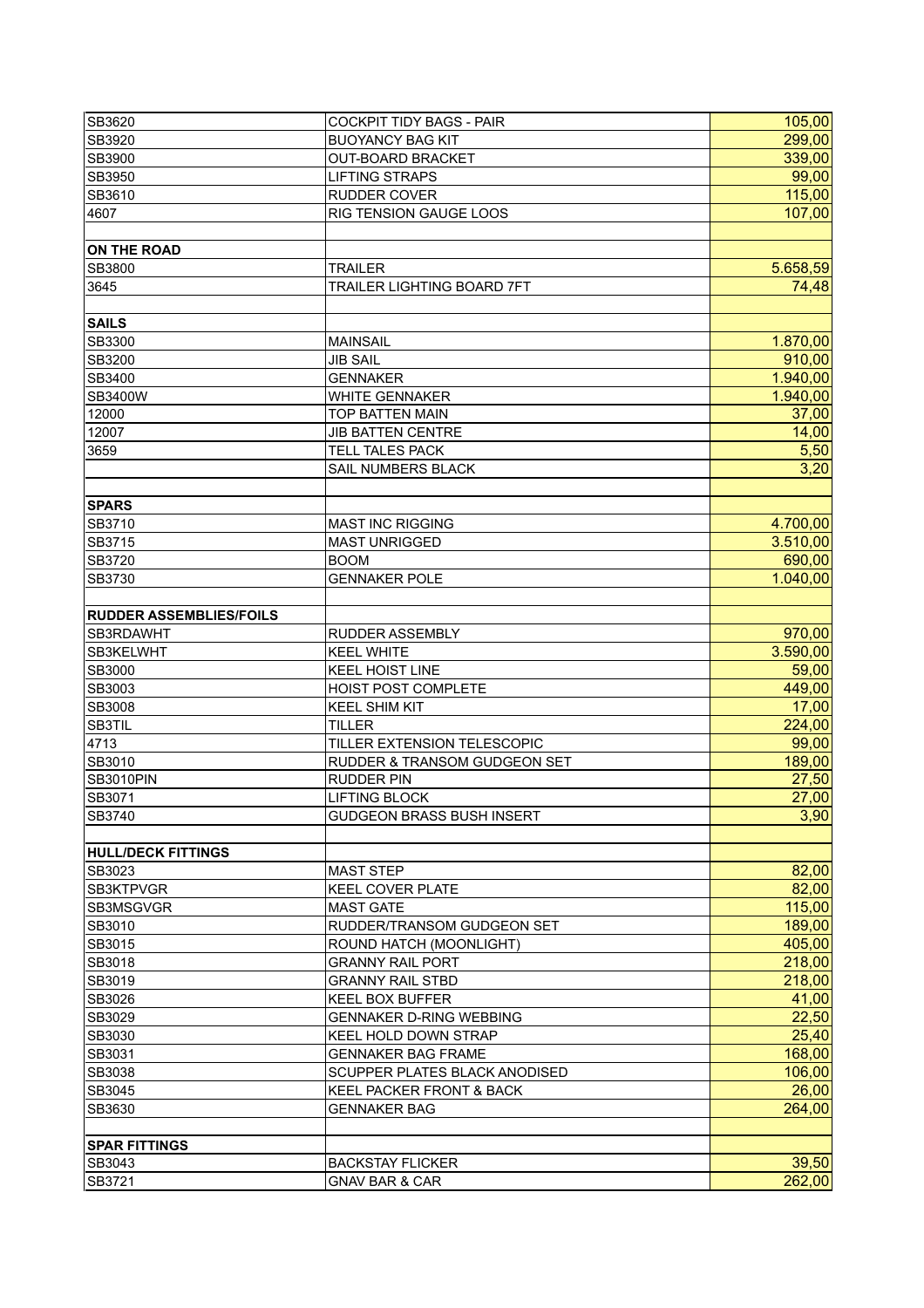| 4707                             | <b>GNAV SLIDER</b>                  | 49,30            |
|----------------------------------|-------------------------------------|------------------|
| SB3700                           | UPPER/LOWER SPREADER BRACKET        | 142,80           |
| SB3701                           | UPPER SPREADER SET (PAIR)           | 166,00           |
| SB3702                           | LOWER SPREADER SET (PAIR)           | 315,00           |
| SB3709                           | <b>MAST HEEL</b>                    | 142,80           |
| SB3719                           | <b>GOOSENECK CASTING (BOOM)</b>     | 82,00            |
| SB3723                           | <b>CLEVIS PIN GNAV SLIDER</b>       | 8,90             |
| SB3724                           | <b>GNAV WEBBING STRAP</b>           | 69,00            |
| SB3727                           | <b>GNAV CLEAT SPINLOCK</b>          | 65,00            |
| SB3728                           | JIB & GENNAKER CLEAT SPINLOCK       | 44,00            |
| <b>RIGGING</b>                   |                                     |                  |
| SB3714                           | <b>RIGGING PACK</b>                 | 1.380,00         |
| SB3703                           | MAIN SHROUDS V1/D3                  | 315,00           |
| SB3704                           | SHROUDS D2                          | 255,00           |
| SB3705                           | CAP SHROUDS V2/D4                   | 235,00           |
| SB3706                           | LOWER SHROUDS D1                    | 210,00           |
| SB3707                           | <b>FORESTAY</b>                     | 134,00           |
| SB3708                           | <b>BACKSTAY LINE DYNEX</b>          | 105,00           |
| SB3722                           | <b>GNAV TACKLE</b>                  | 205,00           |
| <b>TRAVELLER/SHEETING SYSTEM</b> |                                     |                  |
| SB3032                           | ROPE KIT                            | 205,00           |
| SB3731                           | <b>HARKEN 57mm CARBO BLOCK</b>      | 46,00            |
| SB3732                           | HARKEN 57mm CARBO RATCHOMATIC BLOCK | 96,00            |
| SB3733                           | HARKEN DECK RATCHET BLOCK S         | 82,00            |
| SB3734                           |                                     | 92,00            |
|                                  | HARKEN DECK RATCHET BLOCK PORT      |                  |
| <b>FUNBOAT</b>                   |                                     |                  |
| <b>ACCESSORIES</b>               |                                     |                  |
| 11860                            | <b>TOP COVER</b>                    | 216,20           |
| 11839T                           | <b>LAUNCHING TROLLEY</b>            | 201,29           |
| 3631                             | LAUNCHING TROLLEY WHEEL             | 22,29            |
| 11861                            | FLOAT PACK MAST HEAD                | 67,10            |
| 3608                             | <b>WIND INDICATOR</b>               | 18,64            |
| 3653                             | LASER BRANDED ROOF RACK PADS        | 14,84            |
| ON THE ROAD                      |                                     |                  |
| 2640FUN                          | <b>TRAILER</b>                      | 611,34           |
| 3642                             | <b>ROAD WHEEL 8"</b>                | 44,73            |
| 2648                             | WHEEL CLAMP 8" & 10" WHEEL          | 119,21           |
| 2646                             | <b>MAST CRUTCH</b>                  | 40,18            |
| 3641                             | TRAILER LIGHTING BOARD 4.5FT        | 37,20            |
| 7611                             | RATCHET STRAP                       | 17,82            |
| 3652                             | ROOF RACK STRAPS                    | 22,29            |
| SAILS                            |                                     |                  |
| 11840                            | MAINSAIL SMALL RIG                  | 342,94           |
| 3659                             | <b>TELL TALES PACK</b>              | 4,40             |
| 11841                            | <b>BATTEN SET (SMALL SAIL)</b>      | 37,28            |
| 11845                            | <b>SPORT MAINSAIL</b>               | 372,77           |
|                                  |                                     | 132,70           |
|                                  | SPORT MAST EXTENSION                |                  |
| 11832BL                          |                                     |                  |
| <b>SPARS</b>                     |                                     |                  |
| 11831BL                          | <b>LOWER MAST</b>                   | 260,94           |
| 11836BL<br>1300                  | <b>BOOM</b><br><b>UPPER MAST</b>    | 223,66<br>167,00 |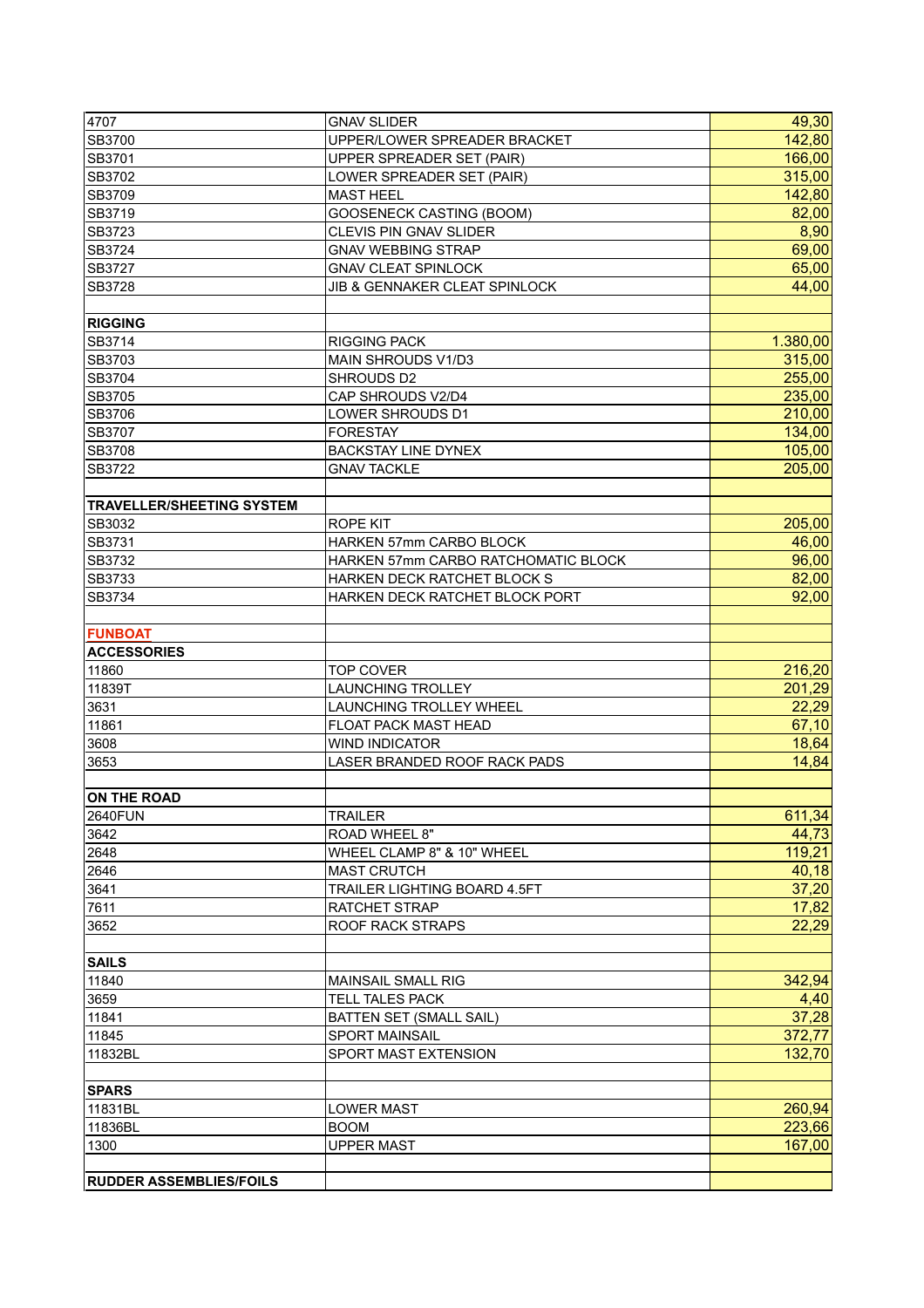| <b>FUNKITRDA</b>                 | RUDDER ASSY                           | 430,92   |
|----------------------------------|---------------------------------------|----------|
| 1948                             | <b>RUDDER STOCK ASSY</b>              | 107,36   |
| 11921                            | <b>RUDDER BLADE</b>                   | 178,93   |
| 11943                            | <b>FLEXI JOINT ASSY</b>               | 37,20    |
| 1951                             | POLYFLEX STROP ASSY                   | 29,75    |
| 11942                            | TILLER EXTENSION HANDLE COMPLETE      | 107,36   |
| 11941                            | <b>TILLER &amp; FORK ASSY</b>         | 193,84   |
|                                  |                                       |          |
| <b>HULL/DECK FITTINGS</b>        |                                       |          |
| 1824                             | <b>GUDGEON BRACKET &amp; SPACER</b>   | 119,21   |
| D41701                           | 5" WHITE INSPECTION HATCH             | 13,35    |
| 3155                             | TRANSOM DRAIN BUNG COMPLETE           | 4,40     |
| 3142                             | <b>FAIRLEAD BLUE</b>                  | 2,24     |
| 11815                            | <b>HANDLE SHORT</b>                   | 14,84    |
| 11959                            | <b>CLAW MAST GATE</b>                 | 52,19    |
| 0300                             | <b>SCREW 1/2 INCH PAN HEAD</b>        | 0,37     |
|                                  |                                       |          |
| <b>SPAR FITTINGS</b>             |                                       |          |
| 3305P                            | <b>BLOCK SINGLE &amp; BECKET BLUE</b> | 11,18    |
| 11827                            | <b>COLLAR MAST GATE</b>               | 22,37    |
| 1302                             | <b>SLEEVE UPPER MAST</b>              | 13,35    |
| 1931                             | <b>GOOSENECK &amp; PLUG</b>           | 22,29    |
| 1305                             | PLUG UPPER MAST BASE                  | 13,35    |
| 1827                             | <b>MAST COLLAR</b>                    | 13,35    |
| 3303P                            | <b>BLOCK SINGLE BLUE</b>              | 9,69     |
| D40466                           | <b>CLAM CLEAT</b>                     | 11,85    |
| 3306                             | <b>LACING EYE SS</b>                  | 2,98     |
| 3142                             | <b>FAIRLEAD BLUE</b>                  | 2,24     |
| 1936                             | KICKING STRAP PLATE BOOM              | 18,64    |
| 3307                             | PLUG UPPER MAST TOP                   | 13,35    |
|                                  |                                       |          |
| <b>TRAVELLER/SHEETING SYSTEM</b> |                                       |          |
| 11815                            | ROPE PACK                             | 29,75    |
| 1938                             | <b>BLOCK KICKING STRAP &amp; HOOK</b> | 36,53    |
| 3501P                            | <b>BLOCK TRAV LARGE BLUE</b>          | 10,36    |
|                                  |                                       |          |
| <b>DART 16 &amp; Dart 16X</b>    |                                       |          |
| <b>ACCESSORIES</b>               |                                       |          |
| D40040                           | TOP COVER DE-LUXE                     | 387,68   |
| SB3611                           | <b>QUIVER BAG</b>                     | 149,03   |
| D01613                           | <b>GENNAKER KIT 06</b>                | 1.341,96 |
| D01610                           | <b>GENNAKER KIT 07</b>                | 1.930,93 |
| D01610B                          | <b>GENNAKER CHUTE</b>                 | 520,38   |
| D01610C                          | <b>GENNAKER POLE</b>                  | 335,49   |
| D00149                           | <b>LAUNCHING TROLLEY</b>              | 536,78   |
| 3631                             | <b>LAUNCHING TROLLEY WHEEL</b>        | 22,29    |
| D40030                           | <b>FLAG BURGEE SQUARE</b>             | 11,18    |
| CREW998                          | MAST FLOAT 40L                        | 89,39    |
| <b>ON THE ROAD</b>               |                                       |          |
| 3643                             | <b>TRAILER</b>                        | 1.192,85 |
| 3649                             | ROAD WHEEL 10"                        | 59,64    |
| 2648                             | WHEEL CLAMP 8" & 10" WHEEL            | 119,21   |
| 3645                             | <b>TRAILER LIGHTING BOARD 7FT</b>     | 74,48    |
| 7611                             | RATCHET STRAP                         | 17,82    |
| 3652                             | ROOF RACK STRAPS                      | 22,29    |
|                                  |                                       |          |
| <b>SAILS</b>                     |                                       |          |
| D01704                           | <b>MAINSAIL</b>                       | 1.185,40 |
|                                  |                                       |          |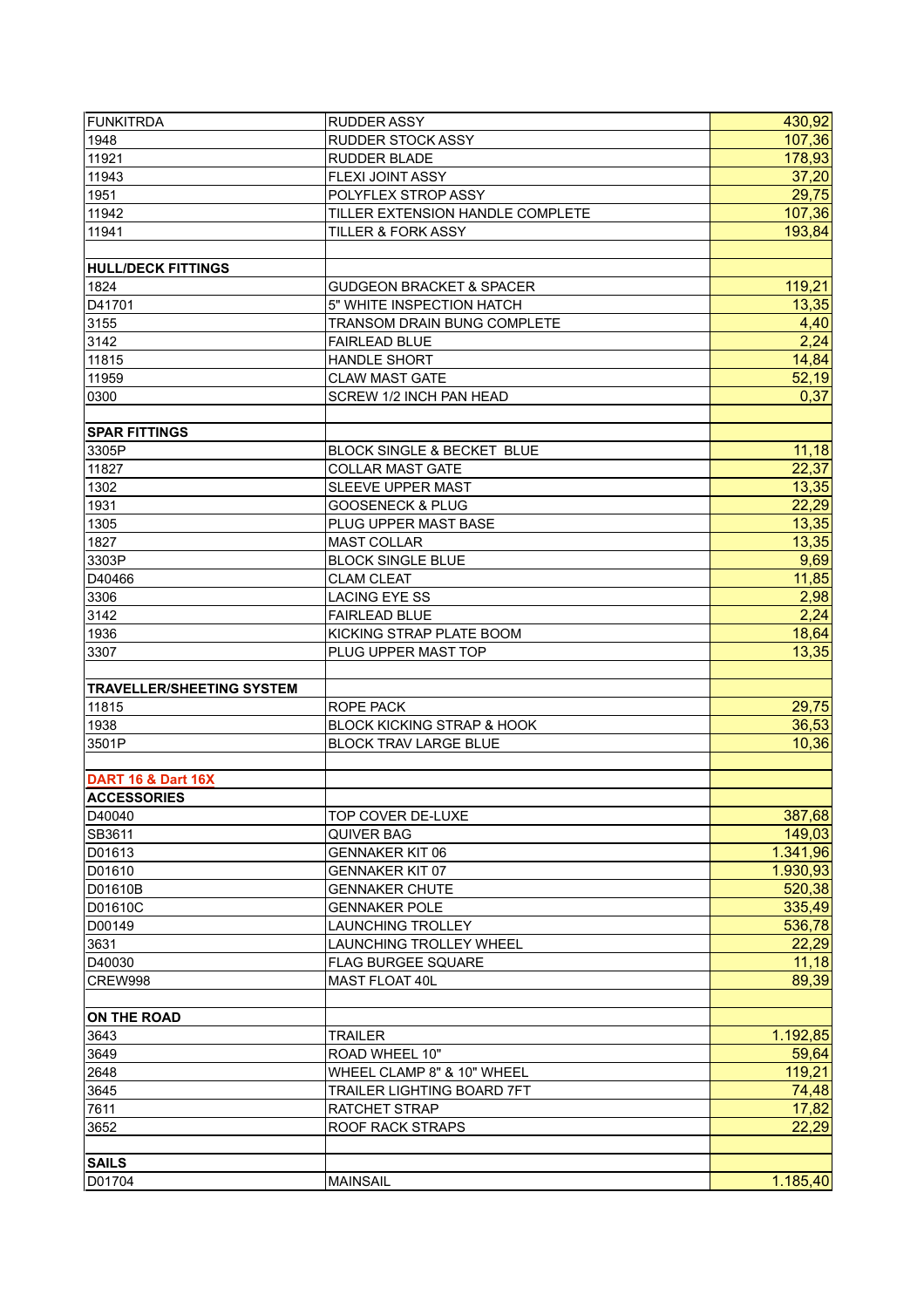| D01705                         | <b>MAINSAIL LAMINATE</b>           | 1.312, 14 |
|--------------------------------|------------------------------------|-----------|
| D01703                         | <b>JIB SAIL</b>                    | 335,49    |
| D01610A                        | <b>GENNAKER SAIL</b>               | 820,09    |
| 3659                           | <b>TELL TALES PACK</b>             | 4,40      |
|                                | SAIL NUMBERS BLACK                 | 2,91      |
|                                |                                    |           |
| <b>SPARS</b>                   |                                    |           |
| D01640                         | MAST INCLUDING DIAMONDS            | 1.483,61  |
|                                |                                    |           |
| <b>TRAMPOLINE</b>              |                                    |           |
| D01660                         | <b>TRAMPOLINE TWIN TRAPEZE</b>     | 462,23    |
| D01662                         | <b>TRAMP SLIDE</b>                 | 1,12      |
|                                |                                    |           |
| <b>RUDDER ASSEMBLIES/FOILS</b> |                                    |           |
| D01623                         | <b>RUDDER PORT</b>                 | 477,14    |
| D01624                         | <b>RUDDER STARBOARD</b>            | 477,14    |
| D01676                         | TILLER STBD.                       | 111,83    |
| D01675                         | <b>TILLER PORT</b>                 | 111,83    |
| D01674                         | <b>RUDDER STOCK</b>                | 147,62    |
| D01677                         | <b>RUDDER BLADE</b>                | 238,57    |
| D01680                         | TILLER EXTENSION BLACK             | 58,15     |
| D01681                         | TILLER EXTENSION CARBON            | 96,92     |
| D01643                         | <b>TILLER CON BAR</b>              | 111,83    |
|                                |                                    |           |
| D01674TP                       | <b>TOP PINTLE</b>                  | 13,35     |
| D40289                         | END CAP TILLER EXTENSION           | 1,49      |
| D016741                        | <b>RUDDER CAPSTAN MK2</b>          | 14,84     |
| D40254                         | TILLER EXTENSION GRIP              | 5,89      |
| D40379                         | FLEXIBLE TILLER BRACKET            | 10,36     |
| 1625                           | TILLER FLEXI JOINT                 | 5,89      |
| D01674STR                      | POLYFLEX STROP                     | 29,75     |
|                                |                                    |           |
| <b>HULL/DECK FITTINGS</b>      |                                    |           |
| 3155                           | <b>TRANSOM DRAIN BUNG COMPLETE</b> | 4,40      |
| D01653                         | <b>TRANSOM PINTLE PLATE</b>        | 59,64     |
| 1834                           | EYE BOLT PICO                      | 14,84     |
| D41701                         | 5" WHITE INSPECTION HATCH          | 13,35     |
| 0300                           | SCREW 1/2 INCH PAN HEAD            | 0,37      |
|                                |                                    |           |
| <b>SPAR FITTINGS</b>           |                                    |           |
| D01639                         | <b>DIAMOND WIRE KIT</b>            | 439,86    |
| D01640PIN                      | <b>MAST PIN</b>                    | 14,91     |
| D01663                         | <b>TRAMP SLIDE</b>                 | 14, 17    |
| D01651SP                       | PLATE MAST HEEL CASTING            | 22,37     |
| D90004                         | <b>HOUND DART</b>                  | 16,33     |
| D40342                         | <b>MAST SHEAVE</b>                 | 4,47      |
|                                |                                    |           |
| <b>RIGGING</b>                 |                                    |           |
| D01690                         | <b>SHROUD WIRE</b>                 | 41,68     |
| D01627                         | <b>TRAPEZE WIRE</b>                | 22,37     |
| D01631WH                       | <b>FORESTAY WIRE</b>               | 52,19     |
| D01635WL                       | BRIDLE WIRE LOWER INC SHACKLE      | 67,10     |
| D01635W                        | <b>BRIDLE WIRE FORWARD STRIKER</b> | 208,75    |
| D01635MS                       | <b>MID STRUT</b>                   | 74,48     |
| D01635BAR                      | FORWARD STRIKER BAR ONLY           | 134,12    |
| D01635                         | <b>FORWARD STRIKER</b>             | 445,83    |
| D01628                         | <b>FORESTAY STROP</b>              | 59,57     |
| D01695                         | <b>HALYARD JIB PART 1</b>          | 25,27     |
| D01696                         | <b>HALYARD JIB PART 2</b>          | 10,36     |
| D01697                         | <b>HALYARD JIB PART 3</b>          | 3,73      |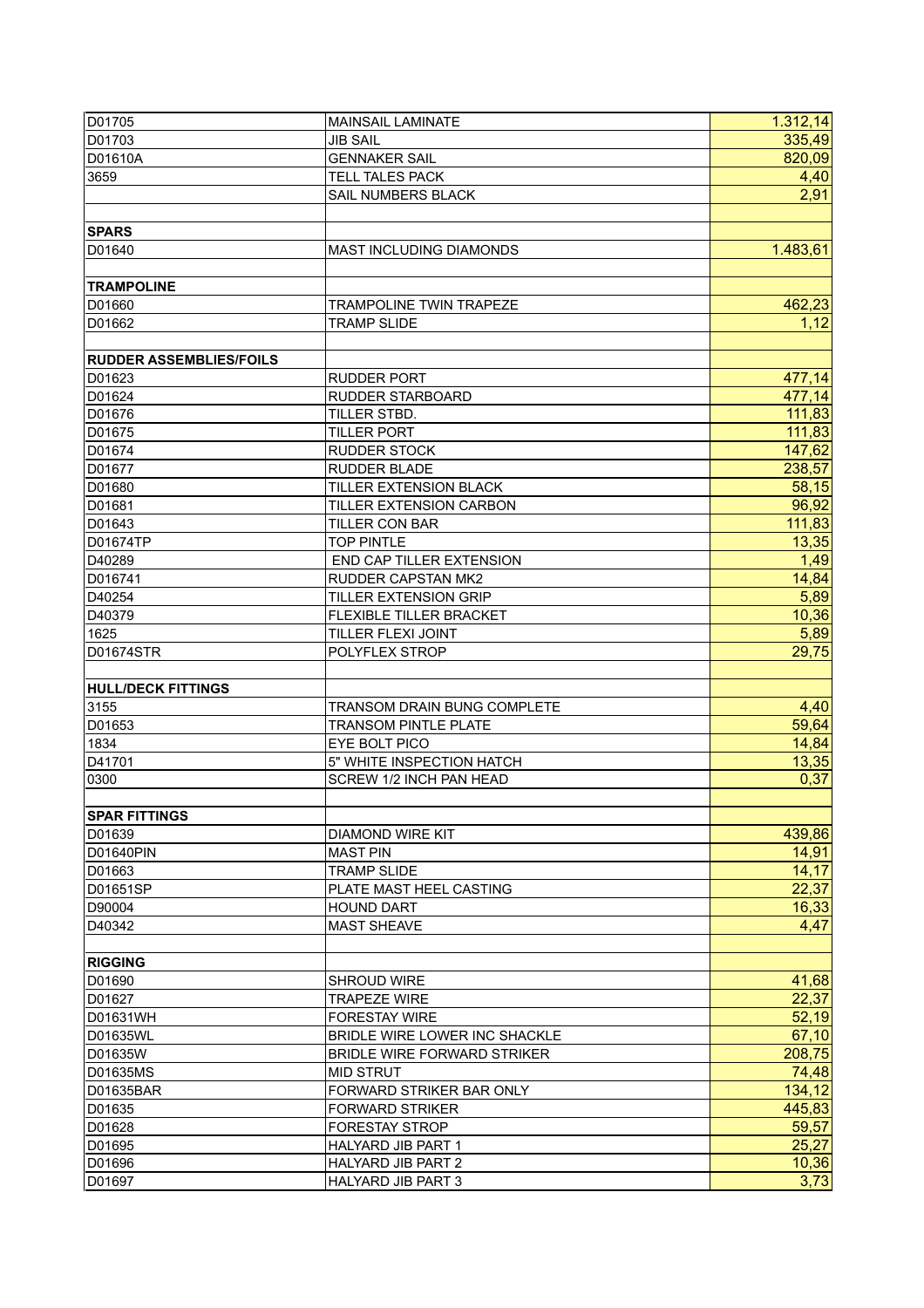| D40028                           | CLIP ENGLEFIELD SMALL        | 2,24     |
|----------------------------------|------------------------------|----------|
| D40019                           | SHACKLE SS DEE 5/16"         | 8,95     |
| D40262                           | SPLIT RING 14mm              | 1,49     |
| D90004                           | <b>HOUND DART</b>            | 16,33    |
| D40218                           | <b>JIB FURLING DRUM</b>      | 74,55    |
| D91553                           | HOOK MAINSAIL DOWNHAUL 6MM   | 22,29    |
| D40012                           | <b>ADJUSTER SHROUD</b>       | 20,80    |
|                                  |                              |          |
| <b>TRAVELLER/SHEETING SYSTEM</b> |                              |          |
| D01660                           | TRAVELLER CAR KIT HARKEN     | 424,95   |
| D01630                           | MAINSHEET SYSTEM HARKEN      | 387,68   |
| D01659                           | TRAVELLER CAR 06             | 193,84   |
| D92051                           | <b>HOOK CLEW 8mm</b>         | 19,31    |
| D01637                           | WHEEL TRAVELLER CAR          | 3,73     |
| D40434                           | ROLLER SHEAVE WHITE          | 7,38     |
| D40507                           | <b>BLOCK RATCHET</b>         | 119,29   |
| 1542                             | <b>HARKEN SPRING</b>         | 2,24     |
|                                  |                              |          |
|                                  |                              |          |
| <b>DART 18</b>                   |                              |          |
| <b>ACCESSORIES</b>               |                              |          |
| D69007                           | <b>COVER TOP</b>             | 420,00   |
| SB3611                           | <b>QUIVER BAG</b>            | 155,00   |
| D69005                           | <b>COVER RUDDER</b>          | 122,00   |
| D00149                           | <b>LAUNCHING TROLLEY</b>     | 539,00   |
| 3631                             | LAUNCHING TROLLEY WHEEL      | 26,00    |
| D40030                           | FLAG BURGEE SQUARE           | 12,90    |
| 4607                             | RIG TENSION GAUGE LOOS       | 106,50   |
|                                  |                              |          |
| <b>ON THE ROAD</b>               |                              |          |
| 3643                             | <b>TRAILER</b>               | 1.192,85 |
| 3649                             | ROAD WHEEL 10"               | 59,64    |
| 2648                             | WHEEL CLAMP 8" & 10" WHEEL   | 119,21   |
| 3645                             | TRAILER LIGHTING BOARD 7FT   | 74,48    |
| 7611                             | RATCHET STRAP                | 17,82    |
| 3652                             | <b>ROOF RACK STRAPS</b>      | 22,29    |
|                                  |                              |          |
| <b>SAILS</b>                     |                              |          |
| D61802                           | <b>MAINSAIL</b>              | 1.320,00 |
| D60213                           | <b>JIB SAIL</b>              | 380,00   |
| D61840                           | <b>GENNAKER SAIL</b>         | 750,00   |
| D00101                           | <b>BATTEN SET</b>            | 219,00   |
| D00172                           | BATTEN REPLACEMENT - RED     | 28,00    |
| D00318                           | BATTEN REPLACEMENT - YELLOW  | 28,00    |
| D30086                           | <b>BATTEN PADDING</b>        | 3,90     |
| 3659                             | TELL TALES PACK              | 6,20     |
| D81809                           | ROPE MAST SPANNER LINE       | 16,90    |
| D <sub>40152</sub>               | <b>BATTEN JIB</b>            | 6,90     |
| D40132                           | <b>BATTEN PROTECTORS</b>     | 6,20     |
| D40154                           | <b>HANK NYLON SAIL</b>       | 3,50     |
|                                  | SAIL NUMBERS BLACK           | 3,20     |
|                                  |                              |          |
| <b>SPAR</b>                      |                              |          |
| D00262                           | <b>MAST</b>                  | 1.450,00 |
|                                  |                              |          |
| <b>TRAMPOLINE</b>                |                              |          |
| D61801                           | TRAMPOLINE ASSEMBLY COMPLETE | 497,00   |
| D81891                           | TOESTRAP (SINGLE)            | 26,00    |
| D60145                           | SATCHEL BLUE                 | 82,00    |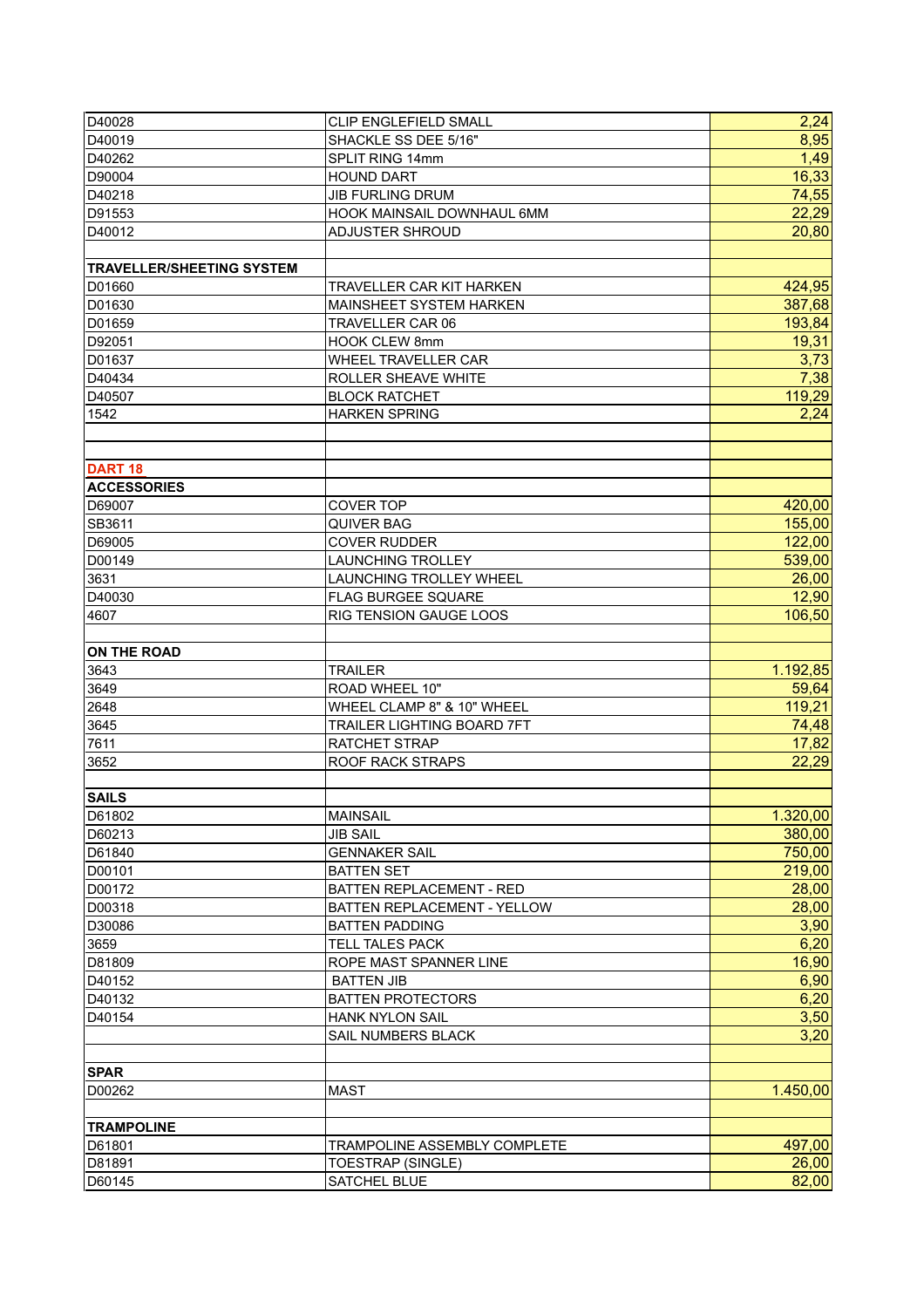| D40024                         | <b>TRAMP SLIDE</b>                                           | 1,60   |
|--------------------------------|--------------------------------------------------------------|--------|
| D00951                         | <b>TRAMP TUBE</b>                                            | 17,00  |
|                                |                                                              |        |
| <b>RUDDER ASSEMBLIES/FOILS</b> |                                                              |        |
| D00830                         | <b>RUDDER ASSEMBLY PORT</b>                                  | 745,00 |
| D00831                         | <b>RUDDER ASSEMBLY STARBOARD</b>                             | 745,00 |
| D00092                         | RUDDER BLADE ASSY WHITE                                      | 375,00 |
| D60032                         | <b>TILLER ARM STBD</b>                                       | 149,00 |
| D60031                         | <b>TILLER ARM PORT</b>                                       | 149,00 |
| D00252                         | <b>TILLER EXTENSION</b>                                      | 66,00  |
| D00291                         | <b>TILLER CONBAR</b>                                         | 82,00  |
|                                |                                                              | 149,00 |
| D90001                         | STOCK A FRAME COMPLETE                                       |        |
| D90012                         | PINTLE CASTING FULLY ASSEMBLED                               | 57,00  |
| D30084                         | RUDDER GUDGEON "A" FRAME                                     | 16,90  |
| D40202                         | <b>RUDDER RETAINER CLIP</b>                                  | 5,50   |
| 0376                           | <b>RUDDER PIVOT NUT</b>                                      | 1,00   |
| D50119                         | <b>WASHER SHOULDERED</b>                                     | 5,50   |
| D50169                         | ALUMINIUM WASHER                                             | 5,50   |
| D40171                         | RUDDER LOCK ROLLER AXLE                                      | 6,90   |
| D00090                         | ANVIL RUDDER LOCK ASSY                                       | 6,90   |
| D40173                         | SPRING RUDDER LOCK RELEASE                                   | 8,50   |
| D30151                         | BUFFER (A FRAME)                                             | 1,90   |
| D40180                         | RUDDER STOCK BOLT SLEEVE                                     | 11,90  |
| D40169                         | AXLE SS TILL POST 15/16" X1/4"                               | 6,90   |
| D50089                         | <b>RUDDER BOLT</b>                                           | 2,90   |
| D90010                         | RUDDER LOCK ROLLER SHOE                                      | 6,90   |
| D70001                         | RUDDER LOCK RELEASE WIRE                                     | 5,50   |
| D40234                         | <b>HOOK RUDDER RELEASE</b>                                   | 6,50   |
| D30165                         | <b>RUBBER SLEEVE DART</b>                                    | 3,90   |
| D40387                         | TILLER END CASTING PIN                                       | 8,90   |
| D40182                         | <b>KEY PLATE TILLER CONBAR PIN</b>                           | 7,90   |
| D40254                         | <b>TILLER EXTENSION GRIP</b>                                 | 6,90   |
| D40379                         | <b>FLEXIBLE TILLER BRACKET</b>                               | 11,90  |
| D40168                         | 3/4" BLACK NYLON SHEAVE BLOCK                                | 5,50   |
| D40189                         | <b>BUSH PLASTIC RUDDER BLADE</b>                             | 14,90  |
| D40391                         |                                                              | 5,50   |
|                                | PLASTIC END PIECE TILL CON BAR<br>TILLER END CAST & PIN STBD | 36,00  |
| D40196                         | PIN SS TILLER END CASTING                                    |        |
| D40181                         |                                                              | 6,90   |
| D40289                         | CAP TILLER EXTENSION END                                     | 1,90   |
| D40170                         | ROLLER RUDDER LOCK RELEASE                                   | 5,50   |
| D40197                         | TILLER END CAST & PIN PORT                                   | 36,00  |
|                                |                                                              |        |
| <b>HULL/DECK FITTINGS</b>      |                                                              |        |
| D40035                         | <b>GUDGEON</b>                                               | 12,90  |
| D40036                         | <b>PINTLE</b>                                                | 28,00  |
| D00001                         | FOOTLOOP ASSY                                                | 11,90  |
| D40031                         | 4" HATCH COVER                                               | 6,90   |
| D40032                         | 4" O RING                                                    | 5,50   |
| D40005                         | <b>CHAIN PLATE FORESTAY</b>                                  | 11,90  |
| D40315                         | CHAIN PLATE FORESTAY BACK PLATE                              | 6,90   |
| D40006                         | <b>CHAIN PLATE SHROUD</b>                                    | 11,90  |
| D40081                         | FAIRLEAD BULL'S-EYE                                          | 2,90   |
| D91802                         | <b>JIB SLIDE ADJUSTER</b>                                    | 26,90  |
| D81810                         | ROPE TRAP REST LINE RACE                                     | 19,90  |
|                                |                                                              |        |
| <b>SPAR FITTINGS</b>           |                                                              |        |
| D00267                         | <b>MAST HEEL</b>                                             | 41,00  |
| D91819                         | SHEAVE BOX DOUBLE                                            | 8,90   |
| D91520                         | <b>BALL MAST STEP</b>                                        | 38,00  |
|                                |                                                              |        |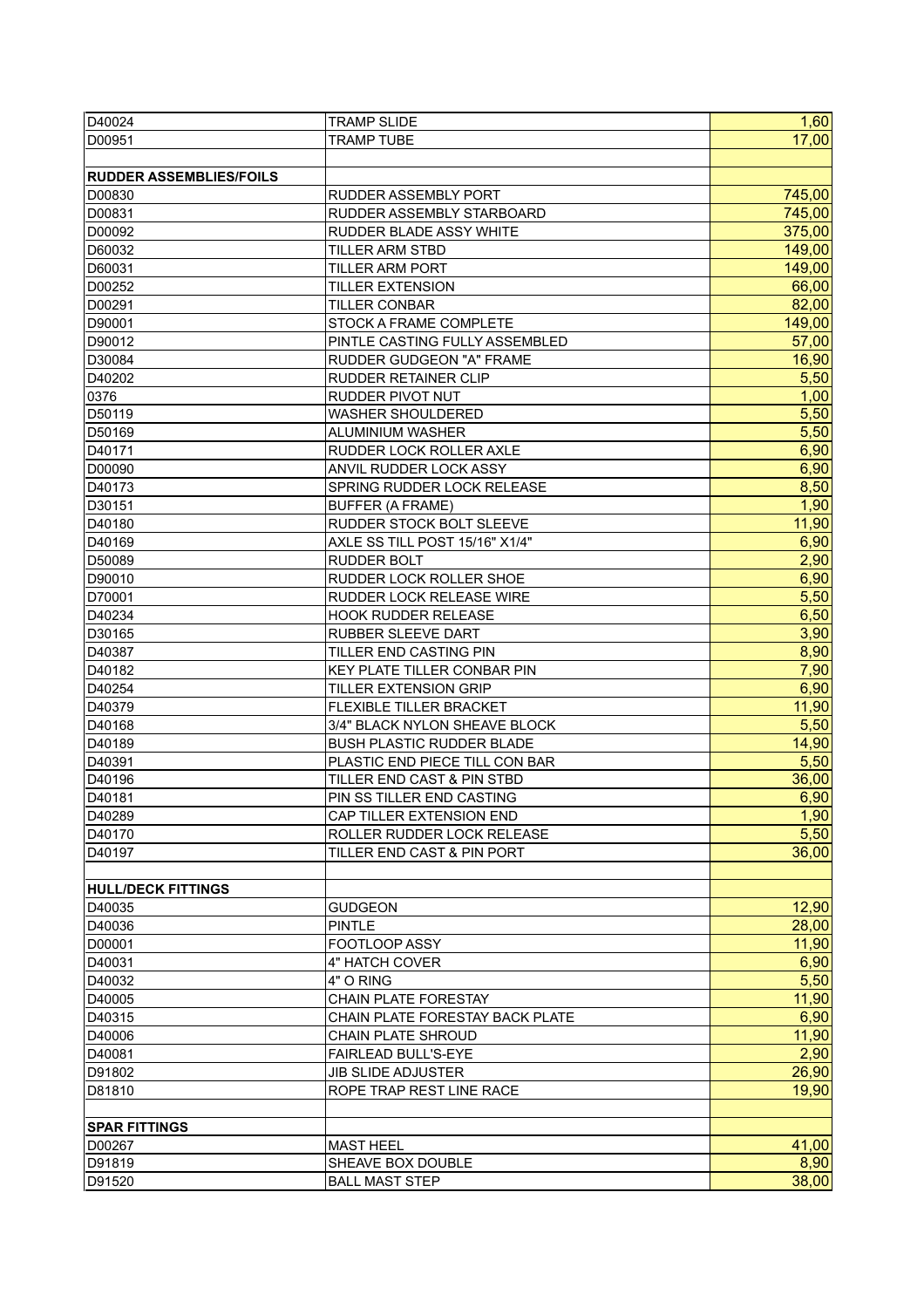| D40042                           | <b>REAR BEAM CLIP</b>          | 8,90   |
|----------------------------------|--------------------------------|--------|
| D40106                           | <b>MAST PIN</b>                | 16,90  |
| D40250                           | <b>CLEVIS PIN</b>              | 5,50   |
| D40342                           | <b>MAST SHEAVE</b>             | 5,50   |
| D00968                           | <b>MAST HEEL PLATE</b>         | 6,90   |
| D91807                           | <b>MAST BASE ANCHOR</b>        | 7,90   |
| D90011                           | HALYARD LOCK HOOK              | 14,40  |
| D90004                           | <b>HOUND DART</b>              | 18,50  |
|                                  |                                |        |
| <b>RIGGING</b>                   |                                |        |
| D71842                           | <b>WIRE KIT COMPLETE</b>       | 426,00 |
| D90004                           | <b>HOUND DART</b>              | 17,90  |
| D71806                           | SHROUD WIRE                    | 44,00  |
| D71803                           | <b>FORESTAY WIRE</b>           | 20,40  |
| D71805                           | <b>TRAPEZE WIRE</b>            | 23,00  |
| D40010                           | <b>RING TRAPEZE</b>            | 14,90  |
| D40012                           | <b>ADJUSTER SHROUD</b>         | 22,90  |
| D71804                           | <b>BRIDLE WIRE</b>             | 16,00  |
| D71802                           | FORESTAY STROP WIRE            | 16,90  |
| D91552                           | MAIN HALYARD LOCK HOOK         | 27,90  |
| D91554                           | JIB LOCK HOOK RING             | 23,00  |
| D81808                           | <b>JIB HALYARD COMPLETE</b>    | 26,30  |
| D92054                           | <b>JIB HALYARD LOCK HOOK</b>   | 16,00  |
| D81806                           | <b>MAIN LUFF DOWNHAUL</b>      | 35,90  |
| D40279                           | <b>RIGGING LINK (BRIDLE)</b>   | 3,60   |
| 2136                             | <b>RIGGING LINK</b>            | 3,20   |
| D40016                           | SHACKLE SS DEE                 | 1,90   |
| D40018                           | FORESTAY SHACKLE 1/4"          | 7,90   |
| 2520                             | <b>SHACKLE</b>                 | 3,90   |
| D40262                           | SPLIT RING 14mm                | 1,90   |
|                                  |                                |        |
| <b>TRAVELLER/SHEETING SYSTEM</b> |                                |        |
| D40038                           | <b>TRAVELLER CAR</b>           | 180,00 |
| D40318                           | <b>TRAVELLER WHEEL</b>         | 3,90   |
| D40317                           | PLATE TRAVELLER CLEAT MOUNT    | 13,50  |
| D40166                           | <b>TRAVELLER TOP PLATE</b>     | 8,90   |
| D40039                           | <b>TRAVELLER TRACK END</b>     | 8,80   |
| D40321                           | SHACKLE TRAVELLER TAKE OFF     | 26,40  |
| D40507                           | MAINSHEET RATCHET BLOCK        | 120,00 |
| D00306                           | MAINSHEET BLOCK                | 73,00  |
| D92051                           | <b>HOOK CLEW 8mm</b>           | 23,30  |
| D40316                           | CAM CLEAT JAMMER TRAVELLER     | 46,90  |
| 2361                             | <b>BLOCK 38 MACRO SINGLE</b>   | 20,80  |
|                                  |                                |        |
| <b>ON THE ROAD</b>               |                                |        |
| 3642                             | ROAD WHEEL 8"                  | 49,00  |
| 3649                             | ROAD WHEEL 10"                 | 66,00  |
| 2648                             | WHEEL CLAMP 8" & 10" WHEEL     | 120,00 |
| 2646                             | <b>LIGHTING BOARD HOLDER</b>   | 44,00  |
| 3641                             | TRAILER LIGHTING BOARD 4.5FT   | 41,00  |
| 3645                             | TRAILER LIGHTING BOARD 7FT     | 82,00  |
| 3644                             | MAST SUPPORT FOR HIGH VEHICLES | 57,00  |
|                                  |                                |        |
| <b>SEITECH DOLLIES</b>           |                                |        |
| 2639                             | SIETECH DOLLIE - LASER         | 330,00 |
| 1840                             | SEITECH DOLLIE - PICO          | 330,00 |
|                                  |                                |        |
| <b>TROLLEY SPARES</b>            |                                |        |
| 3631                             | LAUNCHING TROLLEY WHEEL        | 26,00  |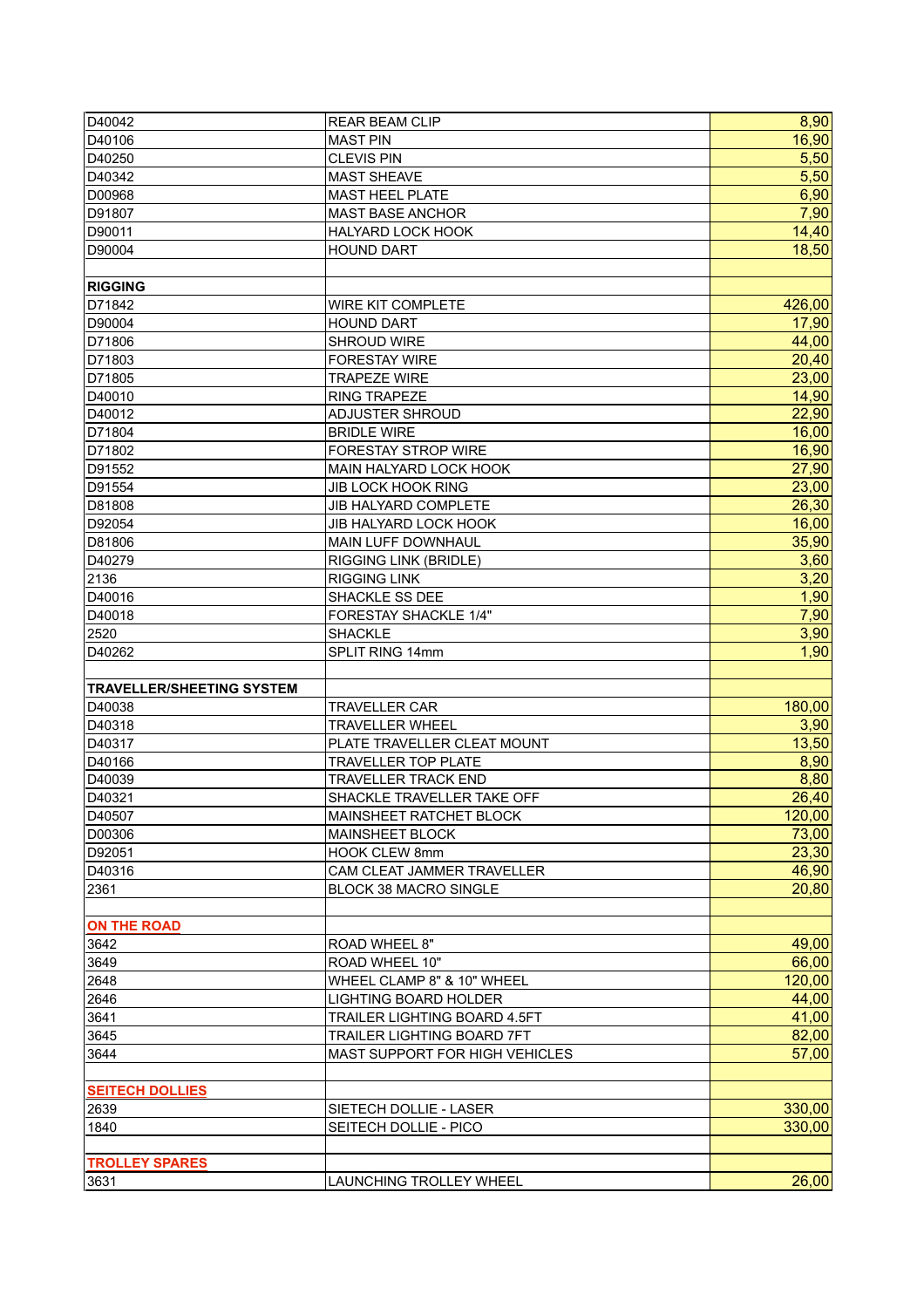| 3633                           | LAUNCHING TROLLEY R-CLIP               | 1,90          |
|--------------------------------|----------------------------------------|---------------|
| 3634                           | <b>LAUNCHING TROLLEY WASHER</b>        | 1,90          |
|                                |                                        |               |
| <b>STRAPS &amp; PADS</b>       |                                        |               |
| 7611                           | <b>RATCHET STRAP</b>                   | 20,50         |
| 3652                           | <b>ROOF RACK STRAPS</b>                | 26,00         |
| 3653                           | LASER BRANDED ROOF RACK PADS           | 17,00         |
|                                |                                        |               |
| <b>REPAIR</b>                  |                                        |               |
| <b>FIBREGLASS REPAIR</b>       |                                        |               |
| 3706                           | REPAIR KIT FIBREGLASS                  | 23,86         |
| 3708                           | CATALYST FOR GELCOAT                   | 4,40          |
| 3668                           | <b>GEL DAWN GREY 500ML</b>             | 29,00         |
| 3669                           | <b>GEL VELA GREY 500ML</b>             | 29,00         |
| 3682                           | <b>GEL RACE RED 500ML</b>              | 29,00         |
| 3694                           | <b>GEL RACE BLUE 500ML</b>             | 29,00         |
| 3667                           | <b>GEL WHITE 500ML</b>                 | 29,00         |
| 3701                           | <b>GEL MAGNOLIA 20G</b>                | 11,00         |
| 3705                           | <b>GEL CLEAR 40ML</b>                  | 18,00         |
| 3702                           | <b>COLOUR MATCH KIT BLUE</b>           | 29,00         |
| 3703                           | <b>COLOUR MATCH KIT RED</b>            | 29,00         |
| 3704                           | <b>COLOUR MATCH KIT OFF-WHITE</b>      | 29,00         |
| <b>PLASTIC REPAIR</b>          |                                        |               |
| 1880G                          | <b>REPAIR POWDER GREY</b>              | 29,00         |
| 1880Y                          | REPAIR POWDER YELLOW                   | 29,00         |
|                                |                                        | 29,00         |
| 1880B<br><b>GENERAL REPAIR</b> | REPAIR POWDER ICE BLUE                 |               |
| 3700                           |                                        | 29,00         |
|                                | FARECLA GELCOAT POLISH                 |               |
| E1085                          | ARALDITE EPOXY GLUE                    | 12,00<br>7,90 |
| 1755                           | WHITE SELF AMALGAMATING TAPE           |               |
| 1756                           | <b>BLACK SELF AMALGAMATING TAPE</b>    | 7,90<br>2,91  |
| 1762                           | P.V.C TAPE                             | 11,85         |
| 3707                           | MARINE SIKAFLEX 100ML                  |               |
| <b>SAIL REPAIR</b>             |                                        |               |
| 1763                           | <b>TEAR AID</b>                        | 11,85         |
| 1739                           | SPINNAKER REPAIR TAPE                  | 5,89          |
| <b>SAFETY EQUIPMENT</b>        |                                        |               |
| 22302                          | UNIVERSAL MASTHEAD FLOAT               | 77,00         |
| 15015                          | <b>BAHIA &amp; VAGO MASTHEAD FLOAT</b> | 114,00        |
| 11861                          | FUNBOAT MASTHEAD FLOAT                 | 73,00         |
|                                |                                        |               |
| <b>SAFETY CLOTHING</b>         |                                        |               |
| 83013-4039                     | <b>CREWSAVER QUICK RELEASE HARNESS</b> | 163,94        |
| 86004-5302                     | <b>GILL QUICK RELEASE HARNESS</b>      | 186,38        |
| 1762                           | <b>REPLACEMENT RWO HOOK</b>            | 20,13         |
|                                |                                        |               |
| <b>QUEENSPORT HIKERS</b>       |                                        |               |
| 84126-1                        | 3/4 LENGTH QUEENSPORT HIKERS (BLACK)   | 186,38        |
| 84126-3                        | 3/4 LENGTH QUEENSPORT HIKERS (SILVER)  | 186,38        |
|                                |                                        |               |
| <b>WATCHES</b>                 |                                        |               |
| ULT001                         | ULTIMATE SAILING WATCH                 | 74,48         |
| <b>ULT002</b>                  | OS SERIES ONE                          | 44,66         |
| ULT003                         | OS SERIES TWO                          | 59,57         |
|                                |                                        |               |
| <b>DVDs</b>                    |                                        |               |
| 1707                           | <b>BREEZE ON</b>                       | 37,20         |
| 1723                           | <b>HIGHER &amp; FASTER</b>             | 37,20         |
|                                |                                        |               |